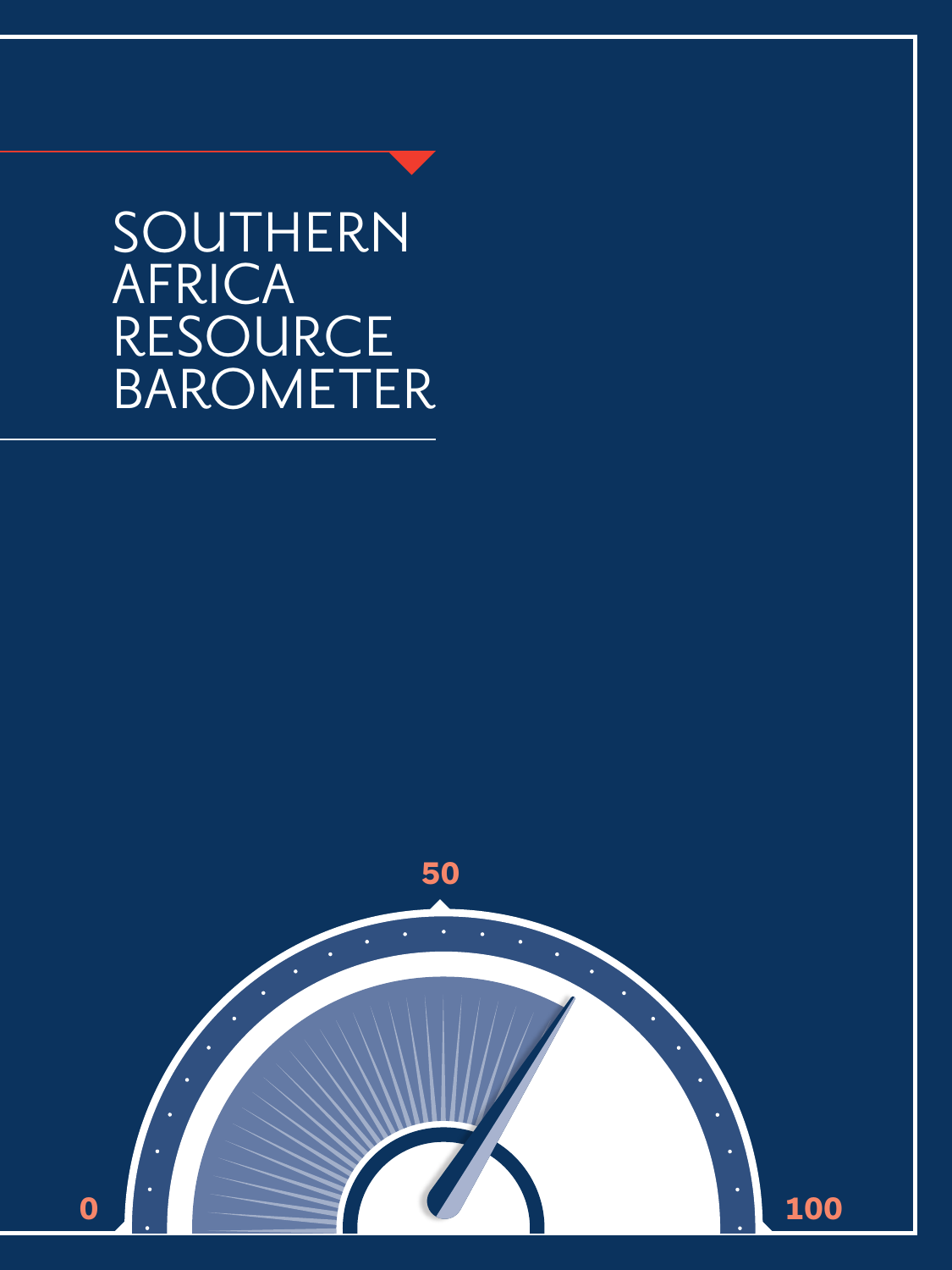



#### *COPYRIGHT STATEMENT*

*© SARW, SADC-PF (2013)*

*This publication was produced by the Southern Africa Resource Watch (SARW) in partnership with the Southern African Development Community-Parliamentary Forum (SADC-PF)*

*Copyright in this article is vested with the SADC-PF and OSISA. It may be reproduced free of charge as long as correct accreditation is observed.*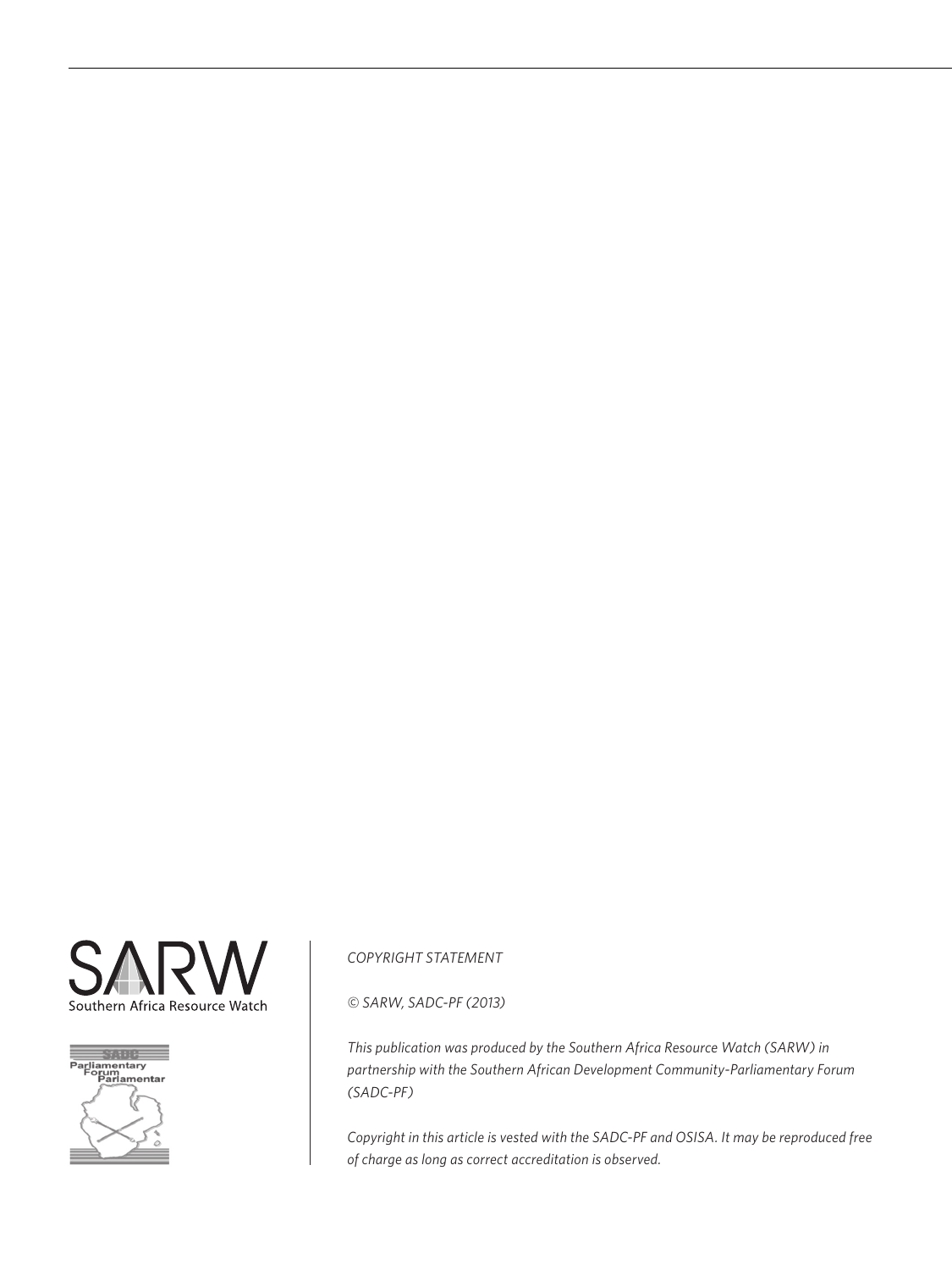# **CONTENTS**

|                                                                    | -2             |
|--------------------------------------------------------------------|----------------|
|                                                                    | $\overline{3}$ |
|                                                                    | $\overline{4}$ |
|                                                                    |                |
|                                                                    |                |
|                                                                    |                |
|                                                                    |                |
|                                                                    |                |
|                                                                    |                |
|                                                                    | 13             |
|                                                                    | 14             |
|                                                                    |                |
|                                                                    |                |
|                                                                    | <sup>16</sup>  |
|                                                                    | <b>18</b>      |
|                                                                    | $\overline{1}$ |
|                                                                    |                |
|                                                                    |                |
|                                                                    |                |
|                                                                    | -24            |
|                                                                    | 26             |
|                                                                    |                |
|                                                                    | 27             |
| Parliamentary statement after Birchwood meeting, October 2010      | 27             |
| Participants at SADC Resource Barometer meeting, April 2011        | 29             |
| Participants at consolidation of principles meeting, August 2012   | 30             |
| Participants at review of principles and guidelines, December 2012 | 31             |
|                                                                    |                |
|                                                                    | 32             |
|                                                                    |                |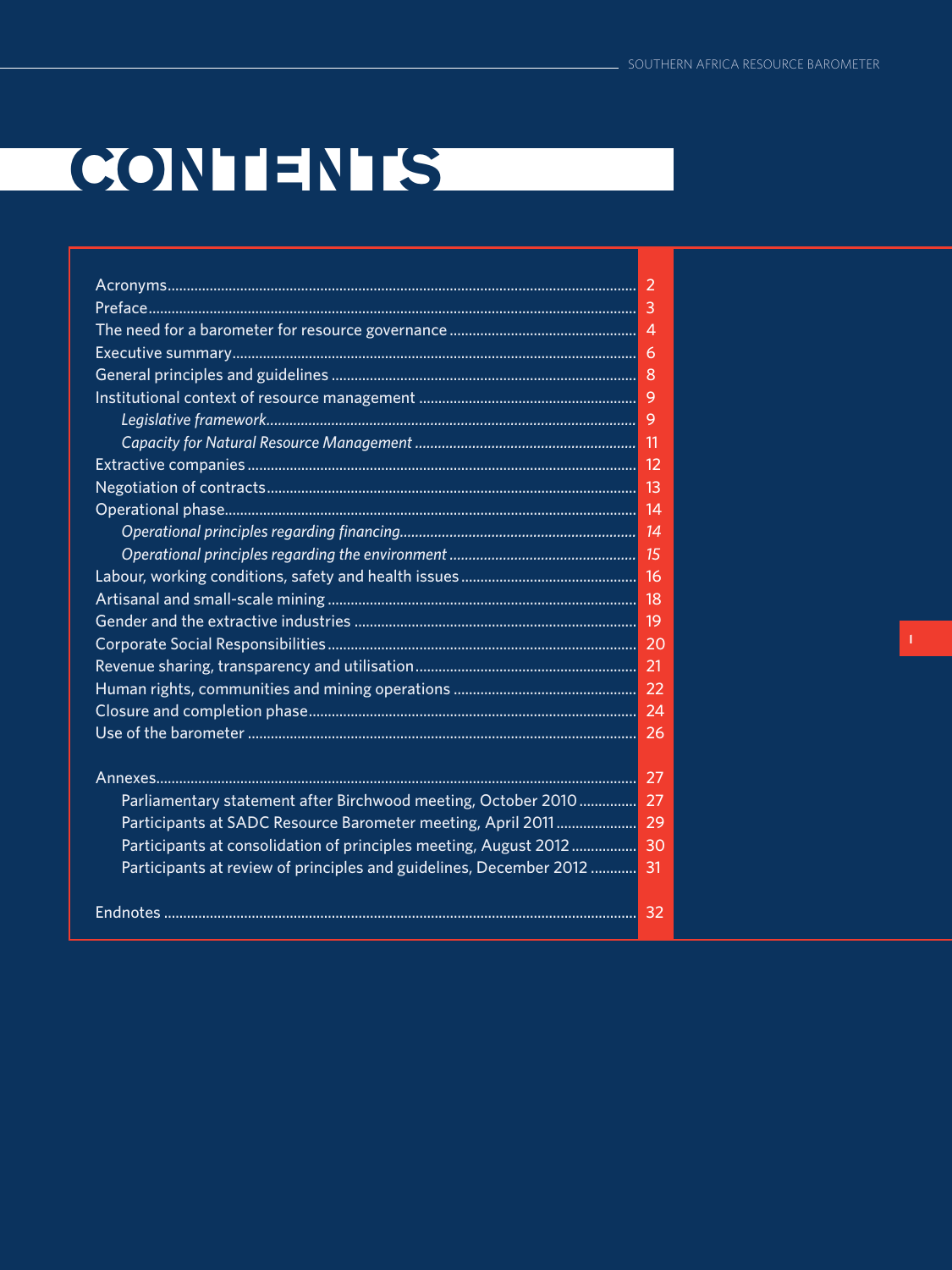# **ACRONYMS**

| Social and Cultural Rights |
|----------------------------|
|                            |
|                            |
|                            |
|                            |
|                            |
|                            |
|                            |
|                            |
|                            |
|                            |
| Parliamentary Forum        |
|                            |
|                            |
|                            |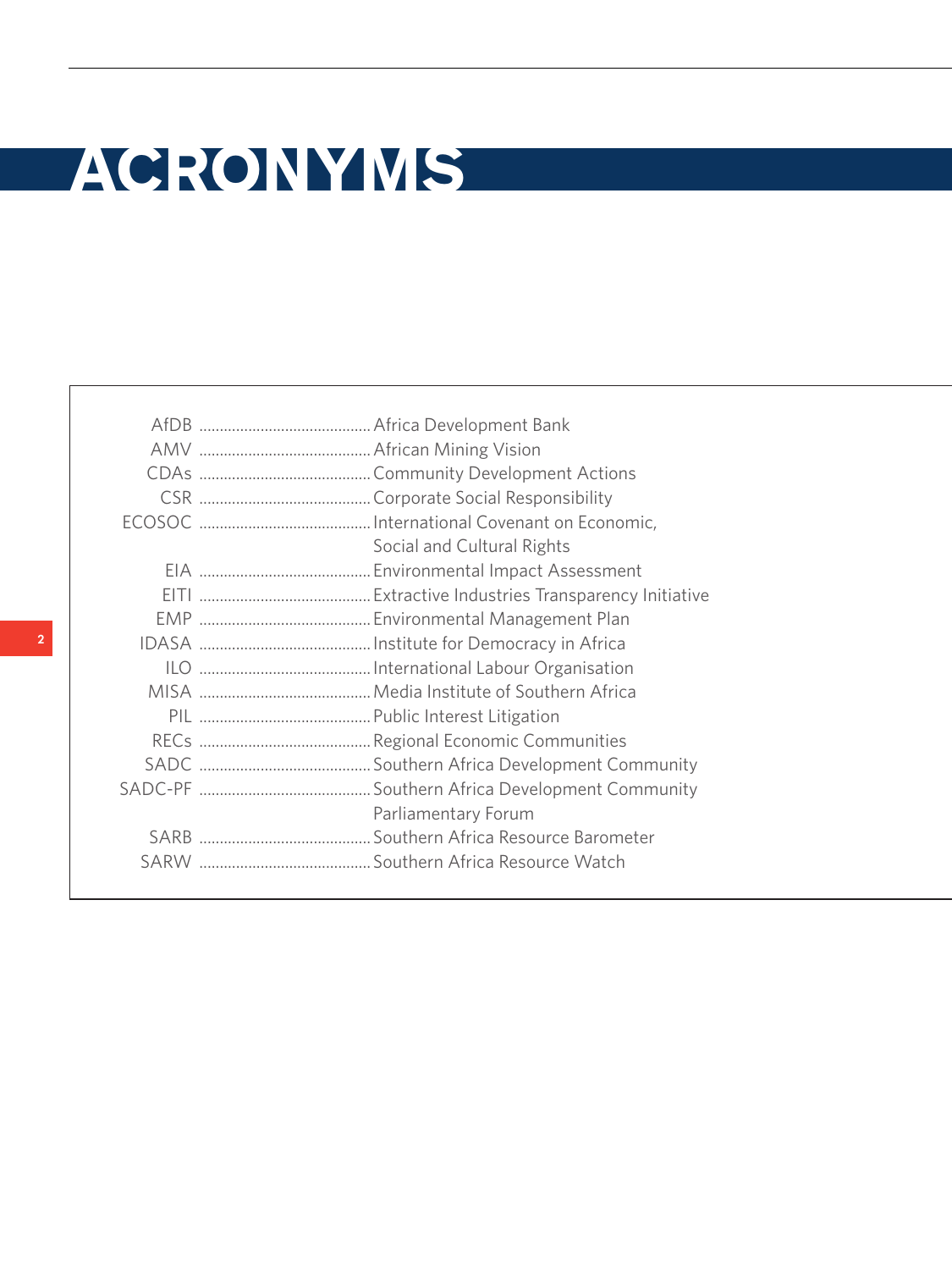## **PREFACE**

Since 2000, oil and mineral commodity prices have been undergoing a strong and steady rise, mainly due to increasing demand from China, India and other emerging economies. However, while the profits of big international corporations have sharply increased,**<sup>1</sup>** commodity-producing African countries have not witnessed similar increases in revenues and have not experienced any significant additional progress in terms of socio-economic development. Southern Africa is an important player in the global resources industry. All Southern Africa Development Community (SADC) countries are endowed with minerals and natural resources, which – if properly extracted and harnessed – could contribute to sustainable social and economic development.

The Southern Africa Resource Watch (SARW) and the Southern African Development Community-Parliamentary Forum (SADC-PF) are pleased to introduce the Southern Africa Resource Barometer (SARB) as part of their contribution to already existing efforts to promote better management of natural resources for the benefit of all SADC citizens. Several approaches are being pursued at the national level in a number of countries, such as the renegotiation of contracts with private companies, value added strategies, policies to favour reinvestment of revenues from commodities into the local economy, and debates about various ownership models, including the creation of state mining companies. At the regional level, efforts by the Regional Economic Communities (RECs) to harmonise mining policies such as the SADC Mining Policy are at an advanced stage. Meanwhile, at the continental level, the endorsement of the African Union Mining Vision (AMV) and its plan of action by Heads of State and Government is intended to reverse the trend whereby Africa produces minerals but its people do not benefit as substantially as they should. This SARB is a critical support instrument to the AMV and the SADC Mining Policy.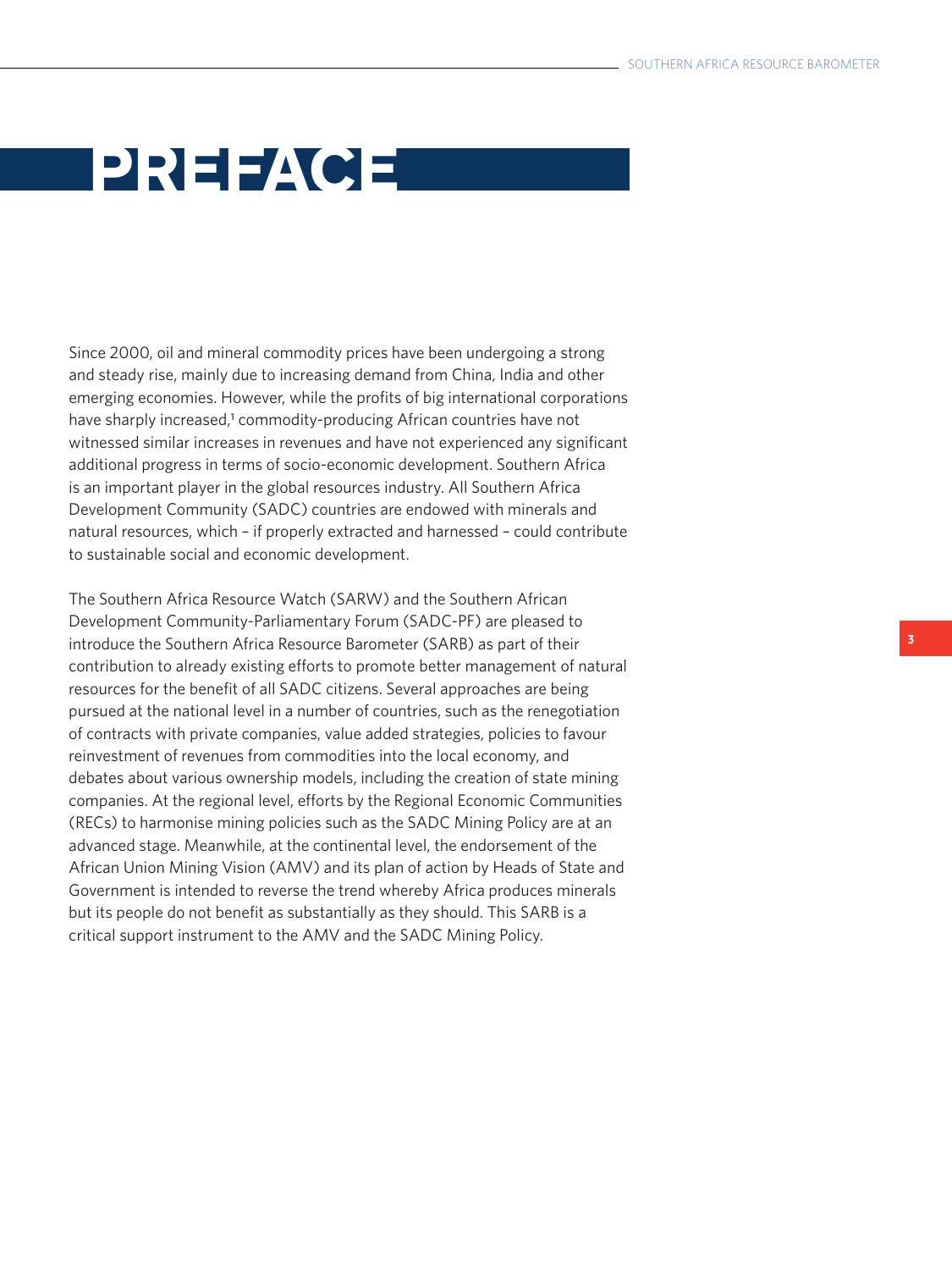### **THE NEED FOR A BAROMETER FOR RESOURCE GOVERNANCE**

Globally, the scramble for access to, and development of, natural resources has intensified, partly due to rising demand from emerging economies. This trend has been reflected in commodity prices, which are at historic highs, and in terms of trade, which have altered in favour of commodities. Africa in general and Southern Africa in particular are caught up in what some have termed the second 'Scramble for Africa'. However, a historic opportunity has also opened up for Africa to effectively utilise its natural resources to fuel socio-economic development. This opportunity is enhanced by positive developments on the continent, including good governance gains, more space for policy debate, increased interest in exploring better platforms for development and heightened aspirations among the citizenry for a better future. This is, therefore, an opportune time to put in place instruments that will allow the region to benefit more from its resources – such as this Resource Barometer.

Sustainable natural resource use and management make novel demands on governance arrangements – the design of which requires normative guidance. The use of barometers has expanded from the original scientific concept of a barometer that was used to measure atmospheric pressure. Today, barometers are used in many social research projects to measure economic planning, public attitudes and perceptions, ownership and accountability. One notable measure, the Global Anti-Corruption Perception Index, was launched in 1995 and has put anti-corruption issues on the global agenda. It measures the perceptions of corruption, rather than the actual evidence of corruption, based on some accepted indicators. It has become a very useful tool to determine whether to invest in a country or not. It was followed by the Bribes Payers Index, which investigates how companies pay bribes to get things done. It measures both the demand and supply side of corruption, and is used by global firms to channel business. More recently, the Global Corruption Barometer was launched and is being used to measure the experience of corruption in a country.

SADC has also recently developed a Gender Protocol Barometer, which measures various commitments countries have made towards gender equity. Another tool, the African Media Barometer, was developed by the Media Institute of Southern Africa (MISA) to determine the environments in which media in the region are operating. The Afrobarometer, developed by the Institute for Democracy in Africa (IDASA), is used in researching political attitudes and behaviour across the region. A final instrument, the Private Equity Barometer, is used by companies to measure the strengths of financial markets in Europe.

Although governance principles have been developed for diverse contexts, their availability for sustainable natural resource governance is very limited. The resource barometer will be unique in the sense that it will measure, monitor and evaluate countries' extractive industries' performance along the entire value chain. These principles could also be used to direct the design of governance institutions that are legitimate, transparent, accountable, inclusive and fair and that also exhibit functional and structural integration, capacity and adaptability in the management of natural resources.

Against this background, the SARB, with its guiding principles, will be an instrument that Parliaments, civil society groups, labour organisations, the media and communities can use to monitor how governments and companies are managing natural resources. It will increase transparency, accountability, respect for human rights and protection of the environment and promote real and sustainable development that will benefit all SADC citizens.

Most SADC member states are mining countries. Mining contributes between 40-90 percent of some countries' national budgets. If properly managed, mining can contribute positively to poverty reduction in a variety of ways, mostly through generating income and creating opportunities for growth for lateral or downstream businesses.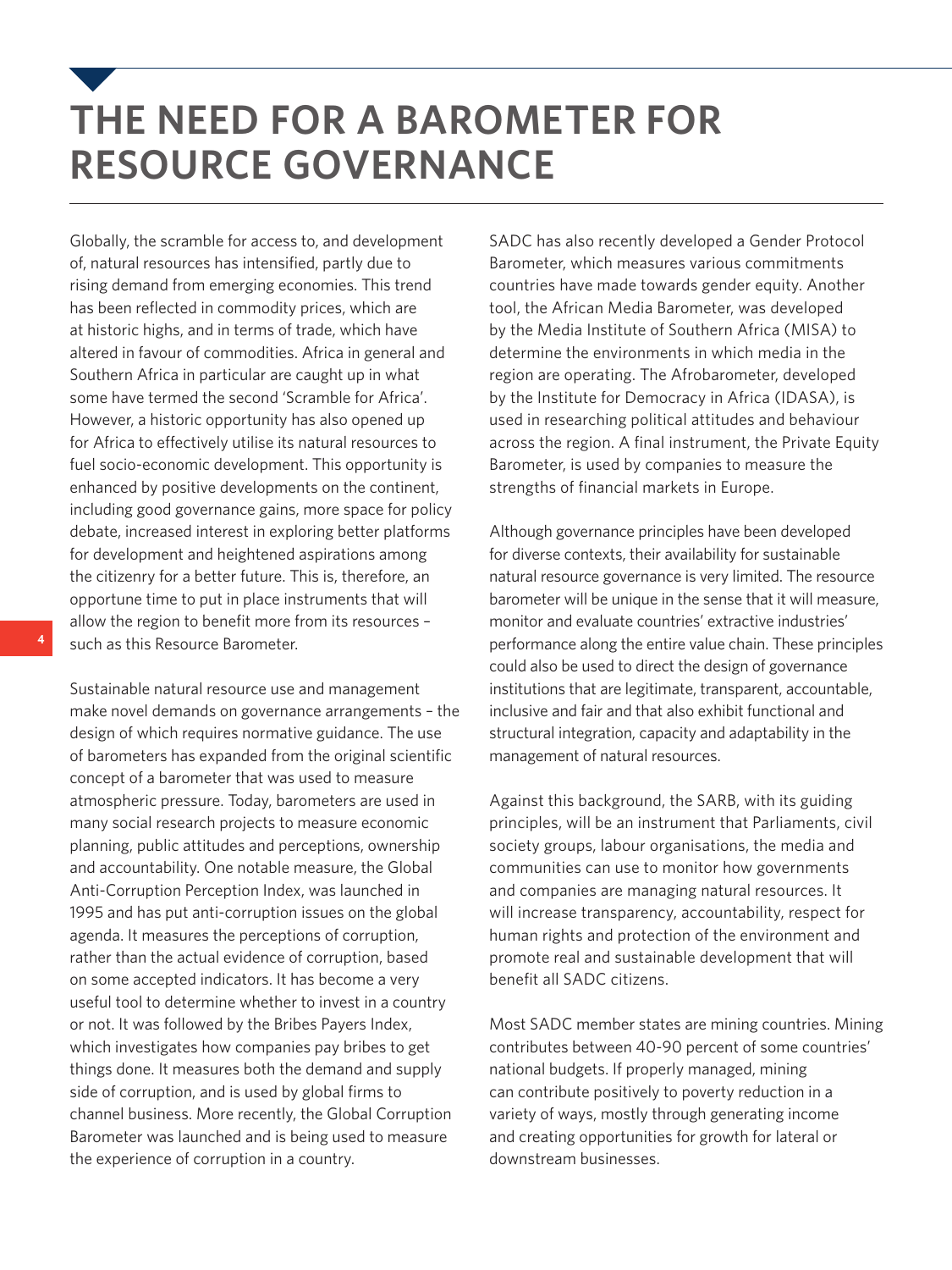The extraction of natural resources – namely oil, gas, timber or any other minerals – is also regulated by international legal provisions to protect human rights and the environment. The United Nations – through resolution 1803, which established the Principle for Permanent Sovereignty – recognises the existence of states' sovereignty over their resources. While it affords states wide discretion to dispose of their resources as they see fit, it does prescribe the context within which states must act. It requires states to exercise this sovereignty in the interest of the people. It states that the 'rights of the people and nations to permanent sovereignty over their natural wealth and resources must be exercised in the interest of their national development and of the well-being of the people of the State concerned'.**<sup>2</sup>** This is a permanent sovereignty doctrine, which can also be found in the Charter of Economic Rights and Duties of States, passed by the UN General Assembly in 1974 as a centrepiece of what came to be called the 'New International Economic Order'.**<sup>3</sup>** Article 2 of the Charter reads:

Every State has and shall freely exercise full permanent sovereignty, including possession, use and disposal, over all its wealth, natural resources and economic activities.

Each State has the rights:

1

2

**(a)** to regulate and exercise authority over foreign investment within its national jurisdiction and take measures to ensure that such activities comply with its laws and regulations and conformity with its national objectives and priorities…

**(b)** to regulate and supervise the activities of transnational corporations within its national jurisdiction and take measures to ensure that such activities comply with its laws, rules and regulations and conform with its economic and social policies.

It is clear that the General Assembly reinforces a state's authority against unlawful exploitation of its resources. The International Covenant on Economic, Social, and Cultural Rights also stipulates that the misuse of a nation's resources is a violation of human rights.**<sup>4</sup>**

Citizens – who are the ultimate beneficiaries of natural resources in most African constitutions – are increasingly putting political elites in the region under pressure to tax resource rents transparently and distribute the revenue equitably based on the development goals shared by society. Ultimately, it is the quality of national legislative and policy processes, state institutions and individual political leadership that will determine whether sufficient revenue is raised from mining activities and whether potential wealth goes towards financing national development or lining the pockets of political and business elites.

The Resource Barometer principles will help guide key stakeholders, especially Parliamentarians, to carry out more efficient oversight of the resource sector. However, these principles will not only enhance Parliamentarians' oversight role, they will also increase interaction between governments, companies and Parliaments on the one hand and between Parliaments and citizens on the other hand. The SARB will also help the region and each specific country to measure progress, and to identify threats and opportunities in the governance **5** of natural resources. The principles will also help countries and the region to predict, on a continuous basis, the key resource governance trends.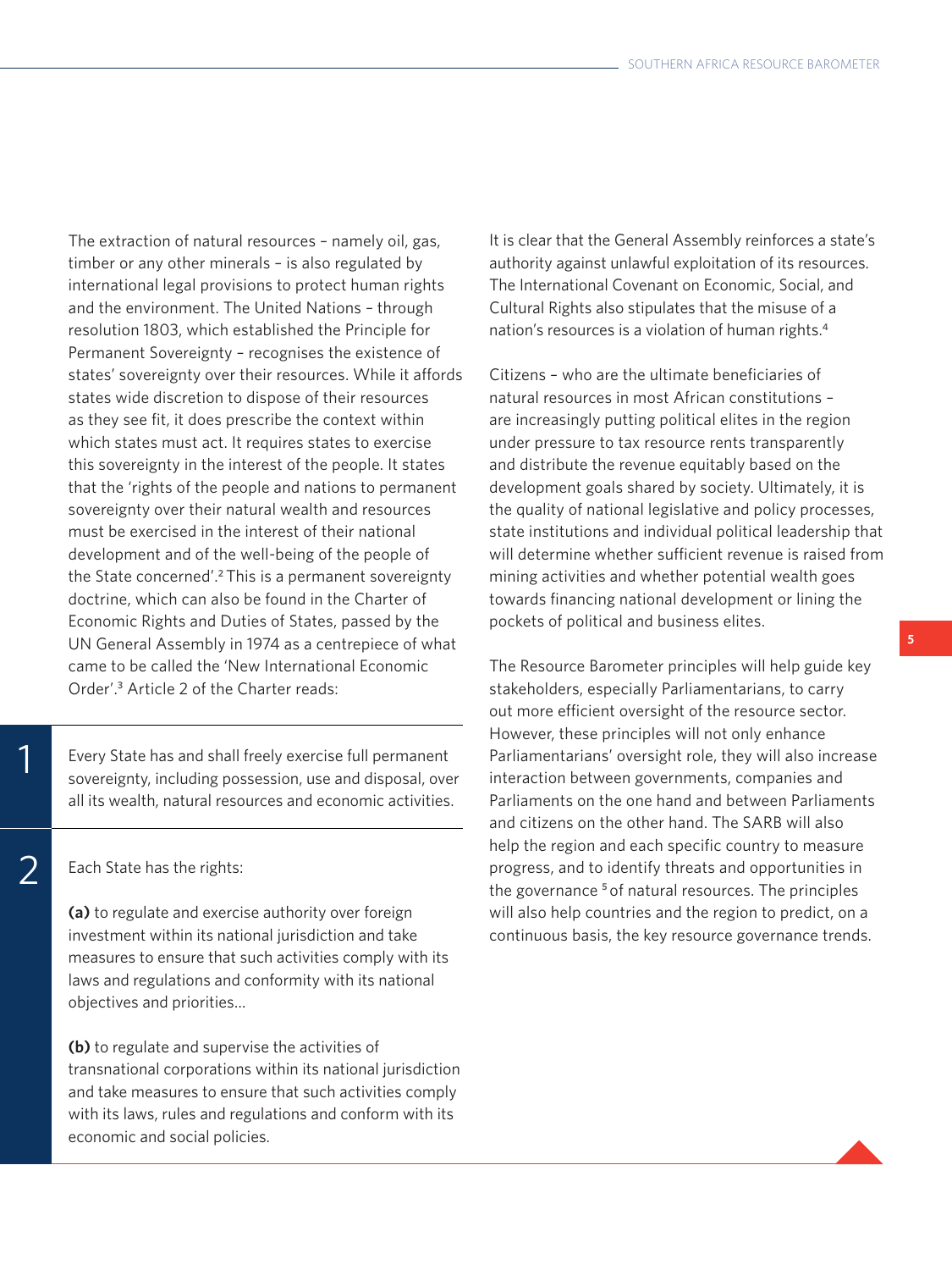# **EXECUTIVE SUMMARY**

The Resource Barometer principles are designed to assist key stakeholders, particularly Parliaments in Southern Africa, to effectively discharge their oversight of the extractive industries with the aim of ensuring that minerals benefit all citizens. The principles are informed by SADC countries' national legislations and regulations, international best practices and conventions, and inputs from practitioners. A wide range of civil society organisations, Members of Parliament, mining companies, human rights defenders and gender activists from across the region have contributed to the drafting of these principles. The principles have also benefited from the vast field experience of SADC civil society organisations that work in the extractive industries. The principles are the culmination of two years of research and consultations undertaken by SADC-PF and SARW.

The idea of a Barometer for Natural Resources emerged at a consultative meeting organised by SARW and the SADC-PF with Members of Parliament from six SADC countries – Angola, the Democratic Republic of Congo (DRC), Malawi, Swaziland, Zambia and Zimbabwe. The meeting took place on the 30th October 2010 in Johannesburg at the Birchwood Hotel on the Theme: Towards Enhancing Parliamentary Legislative and Oversight Role on the Extractive Industries Sector. The overall aim of the consultative meeting was to critically review extractive industries in Southern Africa in order to identify issues pertaining to raising parliamentary awareness and building capacity in providing effective oversight of the Extractive Sector. Among other issues, the meeting dealt with contract negotiations, regional policy harmonization, revenue transparency, environmental protection, sustainable development and social empowerment through Corporate Social Responsibility. At the end of the meeting, the MPs recommended that best practices in resource governance be identified that could provide a sound basis for ensuring optimal benefit from the region's finite natural resources. SARW was tasked with the responsibility of coming up with an instrument that would help enhance parliamentary oversight capacity in the quest for resource justice in Southern Africa (See Annex 1).

In March 2011, SARW assembled a group of experts (see Annex 2) to start reflecting on the nature and the form that the principles would take. The meeting came up with a recommendation for six country studies (Angola, DRC, Malawi, Namibia Zambia and Zimbabwe). These studies were summarised by a smaller team and integrated into one document, which was then submitted for discussion in Zambia during the Civil Society Social Forum in 2011. Over 100 people took part in the discussion. The document was refined and comments inserted. The document was then scrutinised again by representatives from civil society, companies and Parliaments from across SADC from 12-13 December 2011 in Johannesburg (see Annex 3).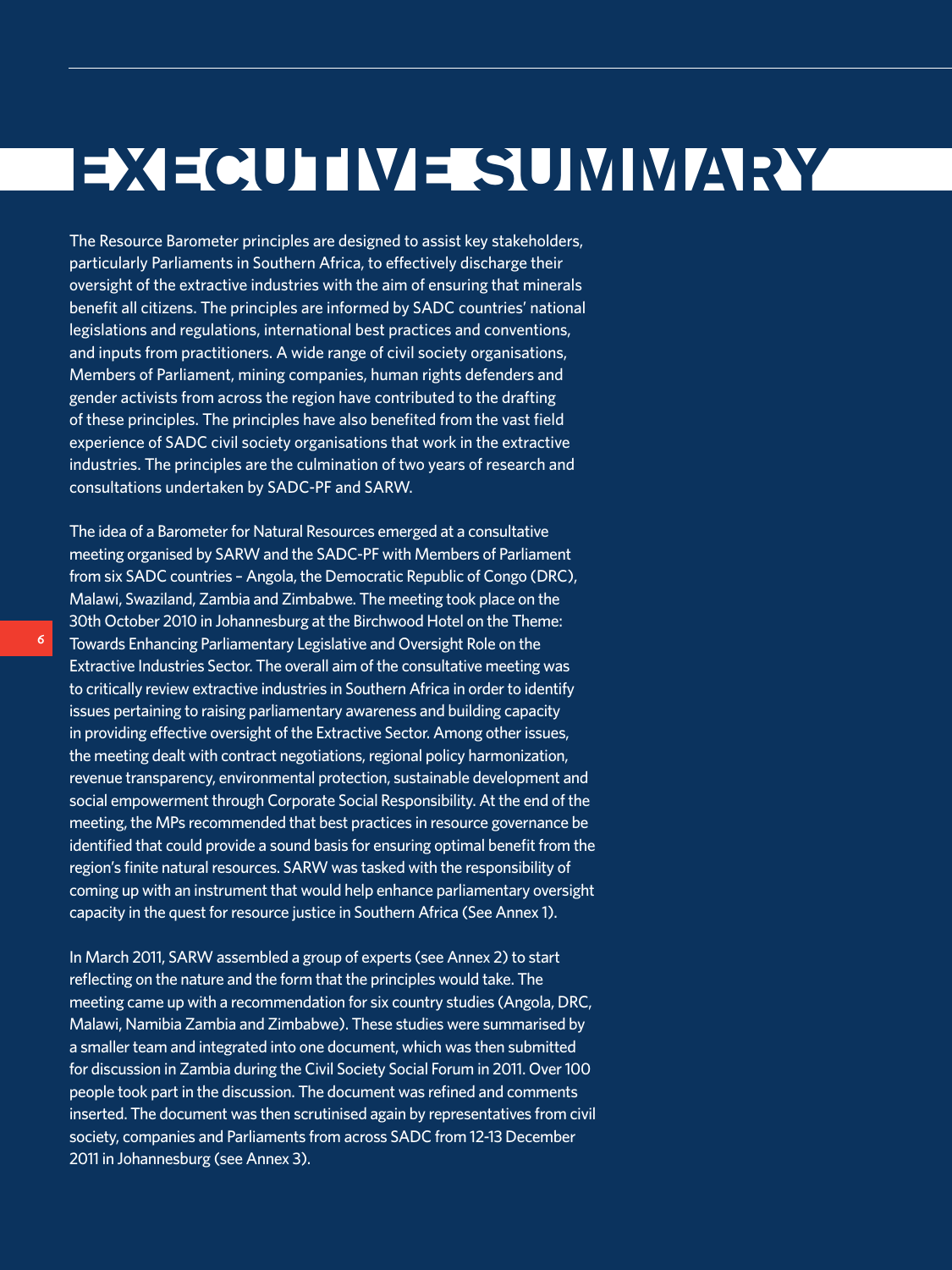While these principles make reference to mining, they provide guidance on all types of extractive industries, regardless of their size and each country's way of doing business. In addition, while the principles are not intended to be applied retroactively, they are expected to be applied to all extractive industry projects covering the expansion or upgrade of an existing facility where changes in scale or scope may create significant environmental and/ or social impacts, or significantly change the nature or degree of an existing impact. The proposed principles and guidelines are of a general nature. They are comprehensive since they refer to the entire value chain. They take cognisance of the fact that there is no such thing as 'standard governance' or a one-size-fits-all policy option leading to better development. Policy options and recommendations must be country specific and must be adapted to the local economic, social and cultural environments. In addition, while short and long-term impacts have to be considered, short to mediumterm initiatives are of more relevance to the issues at stake.

Minerals represent potential wealth for the region's economies, with a variety of benefits, including job creation, export earnings, knowledge and skill transfer, and industrialisation through forward and backward linkages to the rest of the economy and resource transformation. However, minerals have not produced the expected outcomes in SADC so far. Indeed, it is noteworthy that most SADC economies have posted lacklustre performances over the past two decades – with the exception of Botswana. The biggest problem in the region with regard to the management of its resources has not been commodity price fluctuations but the inability to effectively monitor the performance of the sector. There is an urgent need to begin to put in place instruments that will allow for an easy and correct assessment of the manner in which resources are being managed in the region. The SARB is one such instrument and will be used by Parliaments and civil society to monitor and assess the performance of the extractive industries in the SADC region.

The statement following the Birchwood meeting made it clear that Southern Africa must urgently transform the 'resource curse' into a blessing for SADC citizens – and that the role of Parliaments in this endeavour is indispensable. Parliaments are particularly important because of their oversight role on budgets, their management of the legislative process, and their capacity to facilitate public engagement with civil society organisations and communities. This barometer will be critical as it will support the creation of knowledge-based Parliaments and influence regional thinking around, and interpretation of, trends in the extractive industries.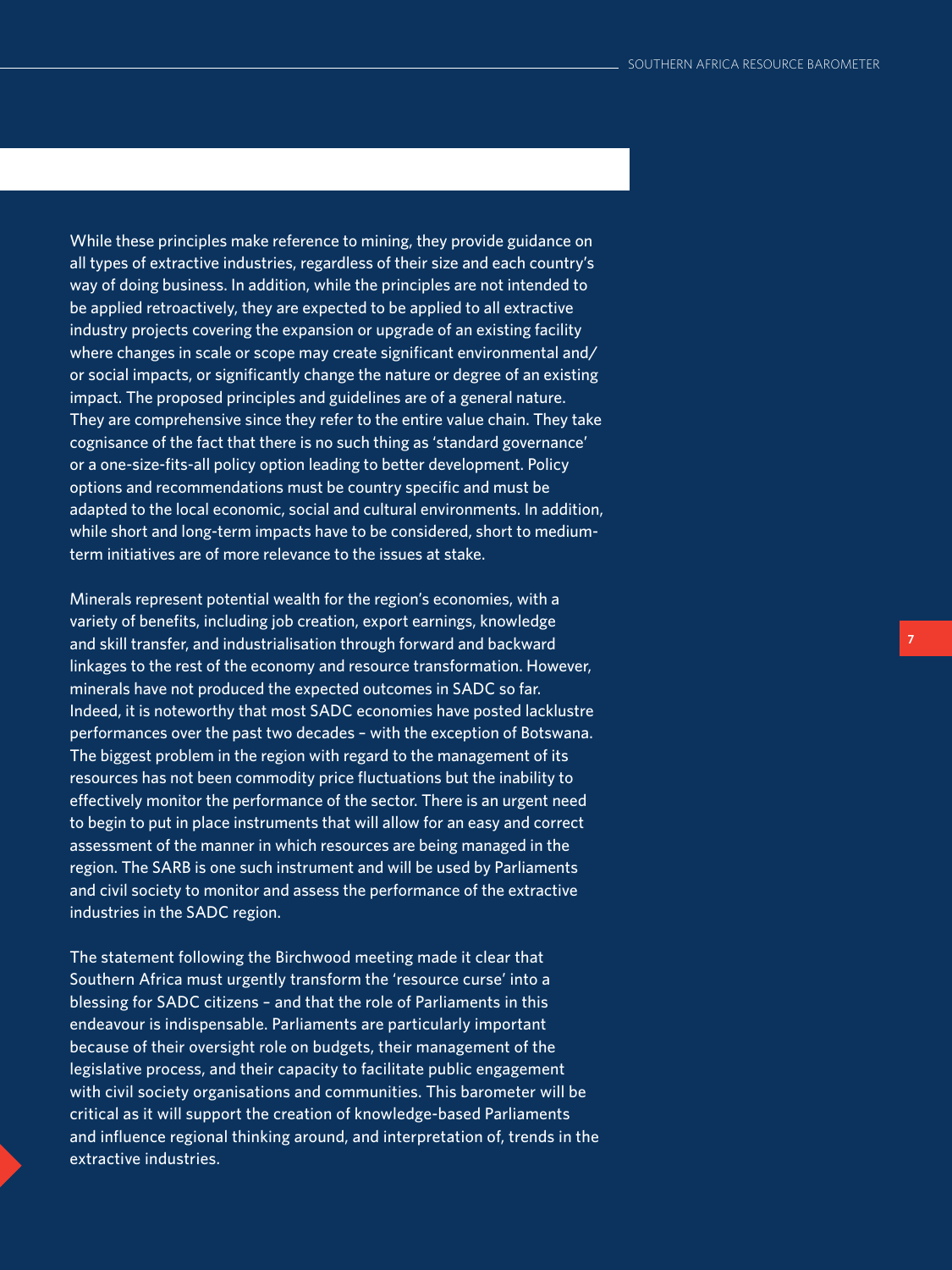### **GENERAL PRINCIPLES AND GUIDELINES**

Minerals are strategic for any country. They are finite, non-renewable and a major source of revenue for development. The management of these precious resources and their optimal and economical use are matters of national importance and interest. Therefore their exploitation must be incorporated into national development plans and strategies. These general principles will guide the extractive industries' value chain at the country and regional level.

#### **Country level principles and guidelines**

- $\int$ . The development of a country's natural resources must be driven by national development priorities that are people-centred, locally-driven and sustainable;
- $\overline{\mathsf{II}}$ . A country must have put in place all necessary institutions and regulations before extraction activities start;
- iii. Extractive industry policies must be long-term but flexible to cater for changing internal and external conditions;
- $\dot{V}$ . The development of extractive industries must be within the context of promoting and enhancing economic diversification, development, growth and poverty reduction;
- $V$ . All SADC member states must adhere to the rule of law and promote good governance and democratic principles, which must permeate through natural resource management;
- $\overline{\text{VI}}$ . The safety and health of workers and mining communities as well as the security of human rights defenders and activists working on the extractive sector must be protected and guaranteed;
- $\overrightarrow{VII}$ . SADC governments must promote local beneficiation in order to unlock the intrinsic value of mineral resources and enhance value addition;
- viii. SADC governments must strengthen their legal provisions relating to contracts to ensure that all mining contracts comply with a predetermined national legislative format, including measures to override stability agreements that prevent future governments from re-negotiating contract provisions to the disadvantage of the citizens (possibly including limits on the length of the contracts);
	- iX. SADC governments must invest in research and development throughout the extractive industry value chain;
	- x. SADC governments must promote a people-centred approach that creates a more conducive political and socioeconomic environment for developing the extractive industry;
	- xi.

The corporate practice of hoarding mining revenues outside the borders of a country where mining is taking place militates against the balance of payments of that country and should be discouraged; and

xii.

Governments must legislate that foreignowned extractive industry firms should list on the local stock exchange as a mechanism for encouraging local participation and ownership in the extractive industry.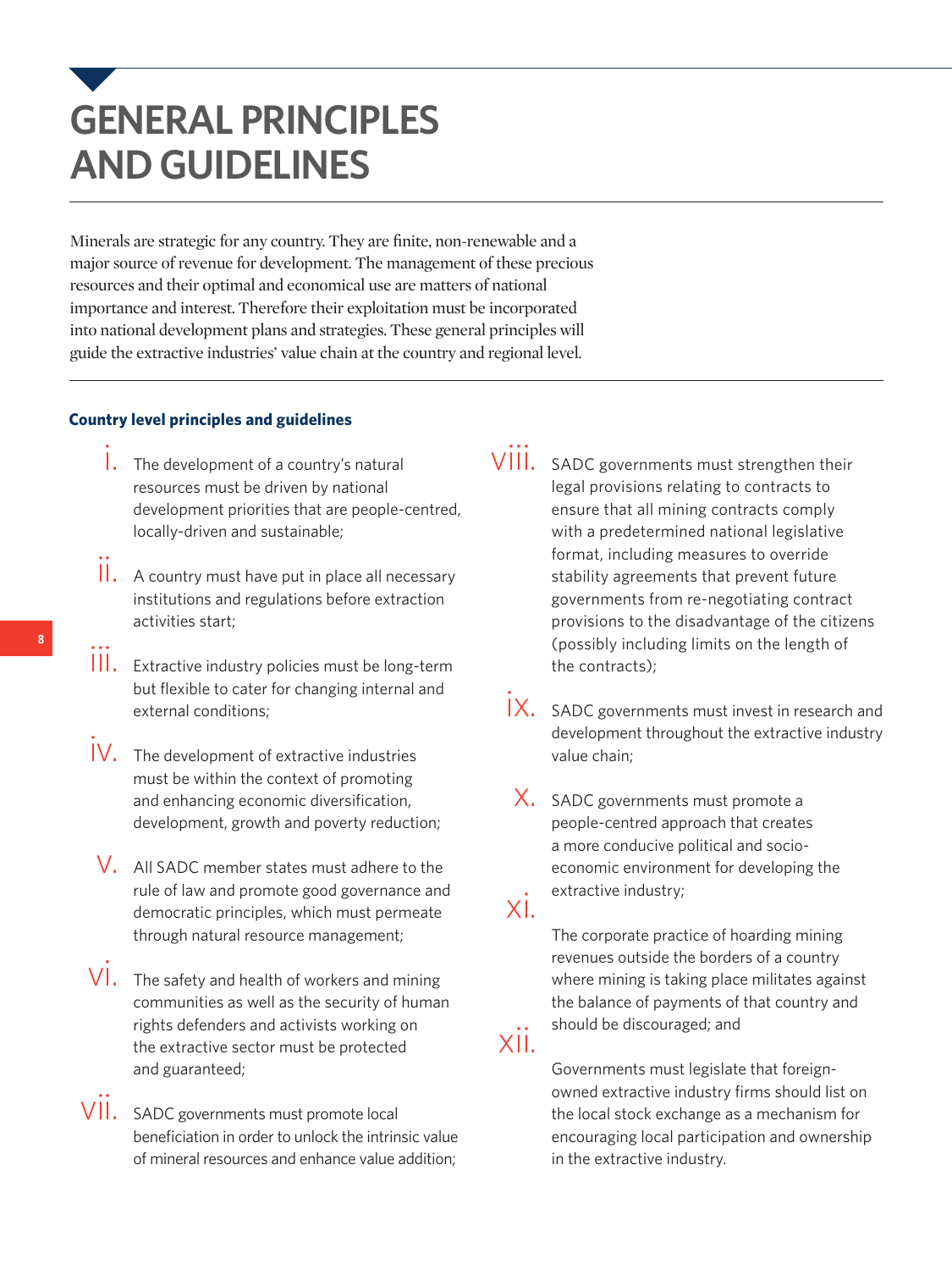#### **Regional level principles and guidelines:**

- i. All SADC member states must ratify, domesticate and implement the SADC Mining Protocol;
- $\prod_{n=1}^{10}$  SADC countries must adhere to the African Union Mining Vision;
- ...<br> **iii**. The SADC Secretariat must be mandated to facilitate the exchange of information on extractive industry companies and their behaviour among member states;
- iV. SADC countries must desist from entering into negotiations with mining companies when the country is experiencing civil war or local conflict or where the legitimacy of the government is being disputed;
- $V$ . In a country experiencing civil war or local conflict, all mining companies must desist from entering into an agreement to conduct mining operations or, if already operating, they must temporarily stop their activities;
- $\overline{\text{V}}$ . Extractive companies must abstain from using mineral resources to undermine constitutional order and political stability in the countries in which they operate;
- $\overrightarrow{VII}$ . Pressure should be exerted on international companies that fail to adhere to these standards by civil society groups, international institutions such the World Bank, and foreign states where they are listed or at general shareholder meetings, or any other avenues that are available in order to ensure that companies desist from violating these principles;
- viii. SADC governments should agree on issues around migrant working conditions, including health and lodging; and
	- $\overline{X}_1$ . SADC must create provisions for the after work life of migrant workers, including insurance payable in their host country.

### **INSTITUTIONAL CONTEXT OF NATURAL RESOURCES MANAGEMENT**

#### **LEGISLATIVE FRAMEWORK**

The legislative framework of a country must make bold statements on the way natural resources should be perceived. Mineral resources should be extracted in accordance with the legislative provisions and national regulations. A national mineral policy is the primary tool through which a country enunciates the role of all players in minerals exploration. Mineral policy defines how minerals will be extracted and states clearly the socio-economic and environmental responsibilities of both the companies and the government.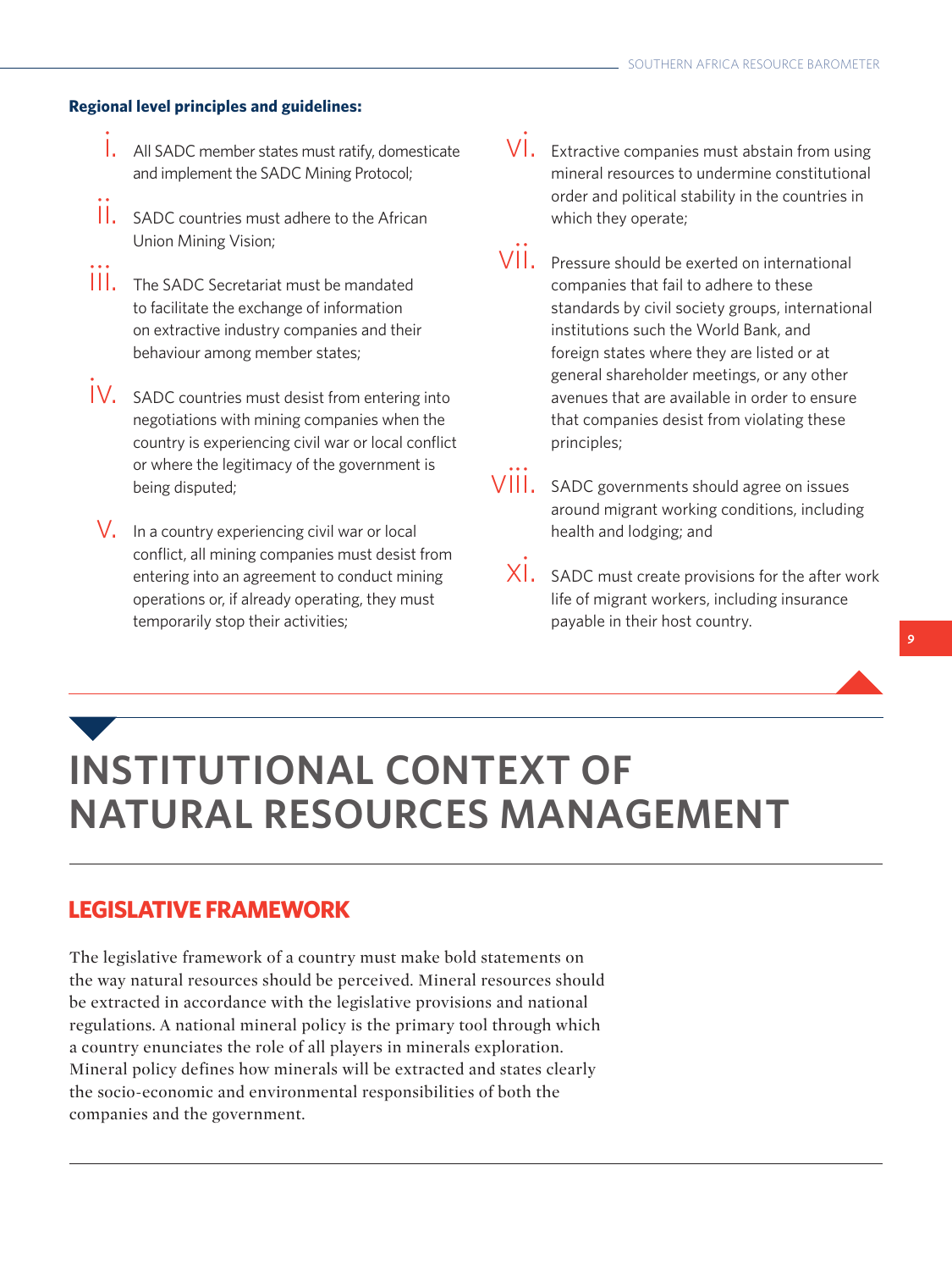#### **Recommended principles and guidelines on the legislative framework**

- i. The Constitution must provide a broad guide that promotes people-centred development through the exploitation of natural resources.
- $\prod_{n=1}^{11}$  Extractive industries must be legislated for by Parliament.
- ....<br>**III.** SADC countries must update and modernise all their laws related to extractive industries to ensure that they increase state revenues, protect people's rights and the environment, and contribute to sustainable development.
- iv. The laws and regulations must protect the rights of all people as articulated in international conventions, such as the UN Declaration on the Rights of Indigenous Peoples and the International Labour Organisation Convention.
- $V$ . Special laws and regulations must be put in place to support the empowerment of previously marginalised and excluded groups, such as the promotion and empowerment of women at all levels of the extractive industries value chain.
- $\overline{\text{Vi}}$ . Government must adopt laws, policies and penalties to restrict the direct involvement of public servants and politicians in their private capacity, in the extractive industries to avoid conflicts of interest.
- $\overline{\text{V}}\text{ii}$ . Government must develop a national land use plan that is complimented by other laws at the relevant administrative levels, which defines land use plans according to the suitability of the land and the quantity and quality of resources, in order to guide investments.
- viii. Government must develop mandatory and clearly defined environmental policies and regulations to avoid negative impacts on ecosystems, and monitor, evaluate and enforce them. The policies

and regulations must contain provisions for ecological compensation.

- ix. Government must put in place policies and regulations that oblige companies to have internal policies that ensure that they demonstrate responsibility for the environmental impact of their production processes throughout the life-cycle of their operations.
- x. Government should require companies, through legislation, to report on their profits, expenditures, taxes, fees and community grants paid in each financial year on a project-byproject basis.
- $\overrightarrow{XI}$ . The legislation must give government the power to suspend, revoke or cancel a mineral concession where the holder fails to comply with the provisions of the law or with the conditions of the concession.**<sup>6</sup>**
- xii. Government must have empowerment policies that make provision for previously disadvantaged groups to have access to opportunities based on mineral resources – for example by reserving industrial mineral concessions for its citizens or for nationallyincorporated companies with more than 51 percent local shareholding, and then empowering these concession title holders to adequately and profitably mine these minerals.
- xiii. The law should allow for public interest litigation (PIL) and move away from the judicial process, *locus standi.***7** When it comes to extractive industries, citizens' rights should be reinforced through the adoption of PIL principles, and non-governmental organisations (NGOs) and human rights lawyers should be afforded the *locus standi* to represent affected persons, communities or classes of persons.**<sup>8</sup>**
- $XIV.$  The law should allow for mining development agreements to be overseen by Parliaments.**<sup>9</sup>**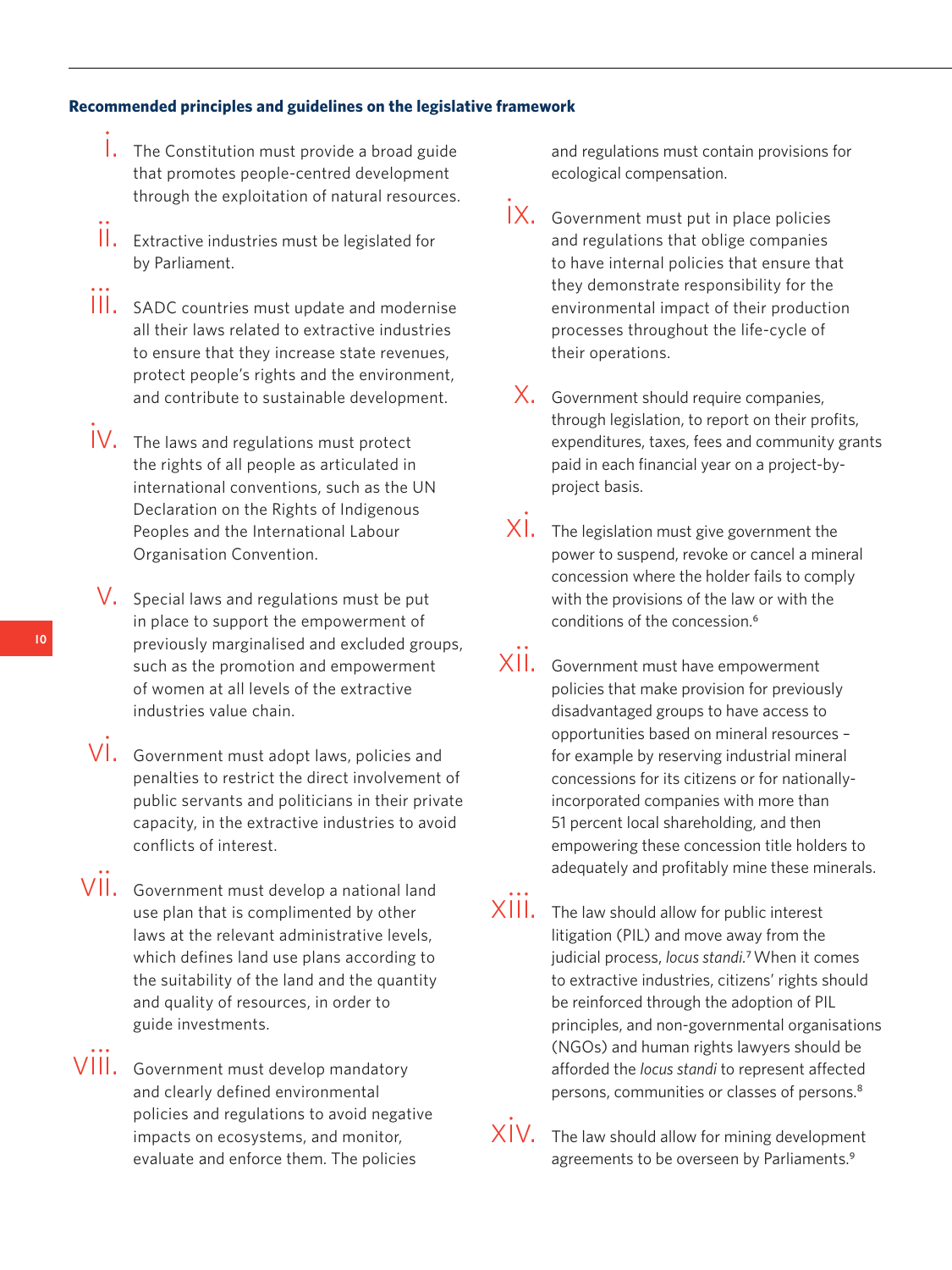#### **CAPACITY FOR NATURAL RESOURCE MANAGEMENT**

The natural resource sector is complex and sophisticated and requires high-level technical and managerial capacity. Policy-makers in African countries endowed with natural resources often lack the organisational capacity, sufficient expertise and analytical skills required to elaborate sound, progressive, legislative and fiscal policies as well as industrial and

sector development strategies, which are adapted to the local context and aim to maximise development potential. This can notably lead to imbalances during contract negotiations, resulting in inequitable deals being struck between multinationals and governments of commodity-rich countries to the detriment of the latter and their people.

Due to the critical importance of the extractive sector to the economy, the public budget and the environment, African countries rich in natural resources must develop adequate institutions with the relevant capacity to engage with well resourced, highly-efficient and extremely sophisticated foreign company interests.

#### **Recommended principles and guidelines for natural resource management**

- i. Countries must put in place 'world class' public mining administration by addressing capacity constraints and developing adequate human and material capacities and skills**10** for all state agencies involved in the extractive industry.
- ...<br>| | , All government ministries and departments involved in resource management must have the necessary human and logistical capacities to undertake technical, social, environmental and economic evaluation and regulation of their respective sector. The following are necessary:
	- **1.** Revised system of merits and incentives to retain skilled staff;
	- **2.** Revised terms and conditions of employment to allow the recruitment of competent staff and retention of the best officials in key positions in the public service; and
	- **3.** Enhanced staff working environment (vehicles, computers, exposure to international environment, training, twining with other countries administrations, on the job training, etc.).
- iii. Relevant government departments (oil, mining, labour, gender/women, finance, local government, economic development, land and environment) must have sufficient

capacity to manage key information, such as production figures, statistics, sales, pollution, land, taxes and other data in order to track the sector's performance.

- iv. A community consultation framework must be established, which assigns the roles and responsibilities of the government, company, NGOs, donors and local communities in relation to addressing the environmental, social and economic impacts of mining activities.
- $V$ . Public office bearers (including politicians, senior civil servants and government representatives) should declare their business interests.
- $Vi$ . Anti-corruption agencies such as those institutions charged with tax collection as well as the Office of the Auditor General, the Office of the Ombudsman and the Finance Department – must be strengthened. The independence of these institutions should be enhanced to ensure that mineral revenues do not end up in the hands of corrupt officials or criminals.
- $\overline{\text{V}}\text{ii}$ . One-stop mineral administration systems should be established and provided with sufficient capacity to deliver on their critical mandate.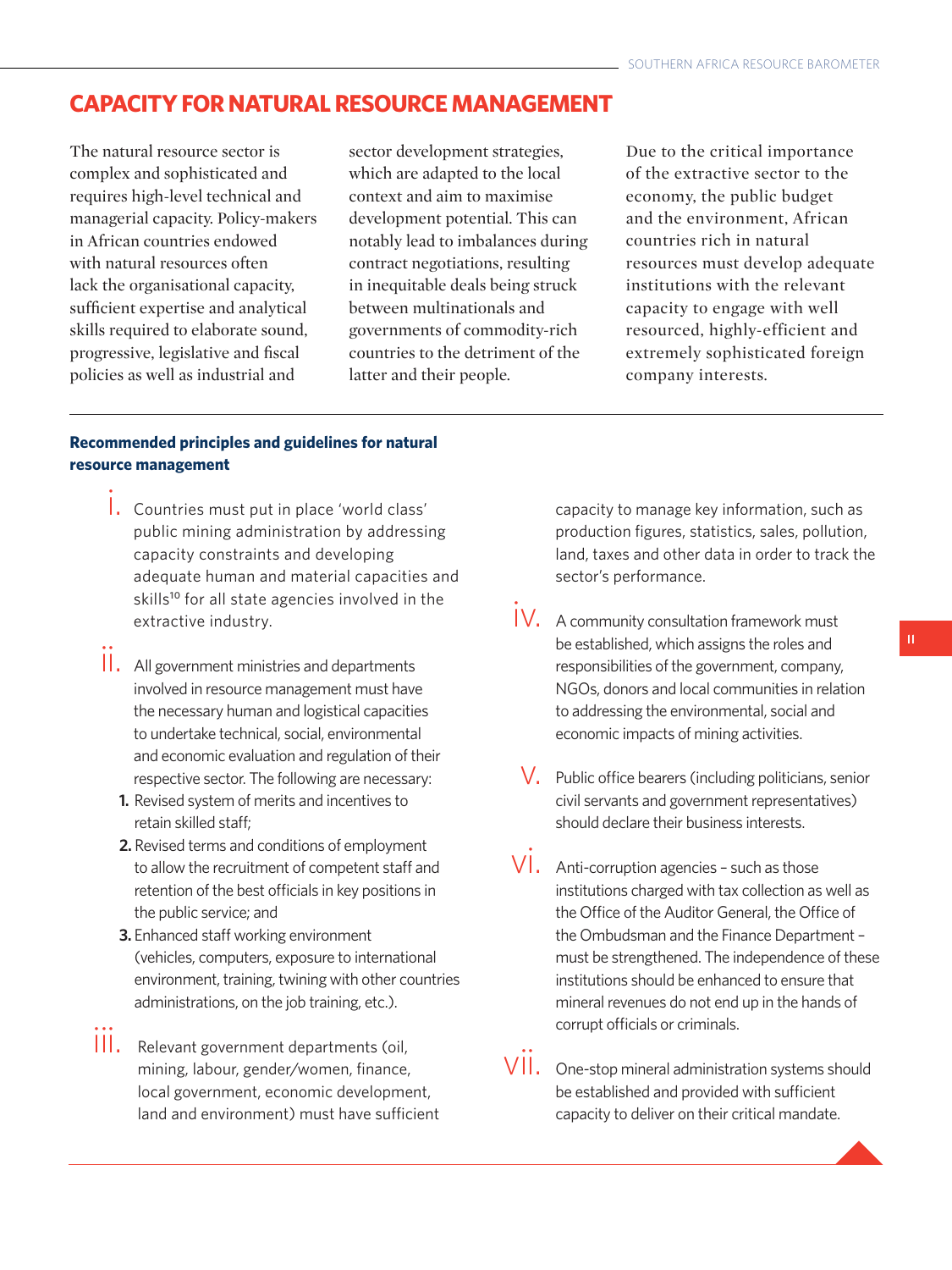# **EXTRACTIVE COMPANIES**

Extractive companies, big or small, must abide by the laws of the country in which they operate. In most African countries, some companies behave like states within states. Therefore, it is important to guide both national and foreign companies on how they should behave.

#### **Recommended principles and guidelines for extractive companies**

- i. All extractive companies must respect the political jurisdiction of the country in which they operate and in no way attempt to undermine the constitutional, regulatory and legislative environment by means of secretive, nontransparent, international or global contracts and agreements in line with certain voluntary principles such as the OECD guidelines.**<sup>11</sup>**
- $\overline{\mathsf{II}}$ . SADC countries must enhance the rule of law and good governance at national and local levels to make sure that extractive companies respect national policies and are transparent.
- ....<br>III. Extractive companies must not discriminate on any grounds when employing local people.
- $\frac{1}{1}V$ . Extractive companies must be guided by the laws of the country they are operating in when employing foreign citizens.
- $V$ . Extractive companies' obligation to support local communities must be mandatory and form part of national regulations.
- $\overline{\text{V}}$  Extractive companies must prioritise the procurement of local goods and services in a transparent manner in order to promote local development.
- $\overline{\text{VII}}$ . Extractive companies must publish annual financial reports or account statements in line with international best practice on good corporate governance.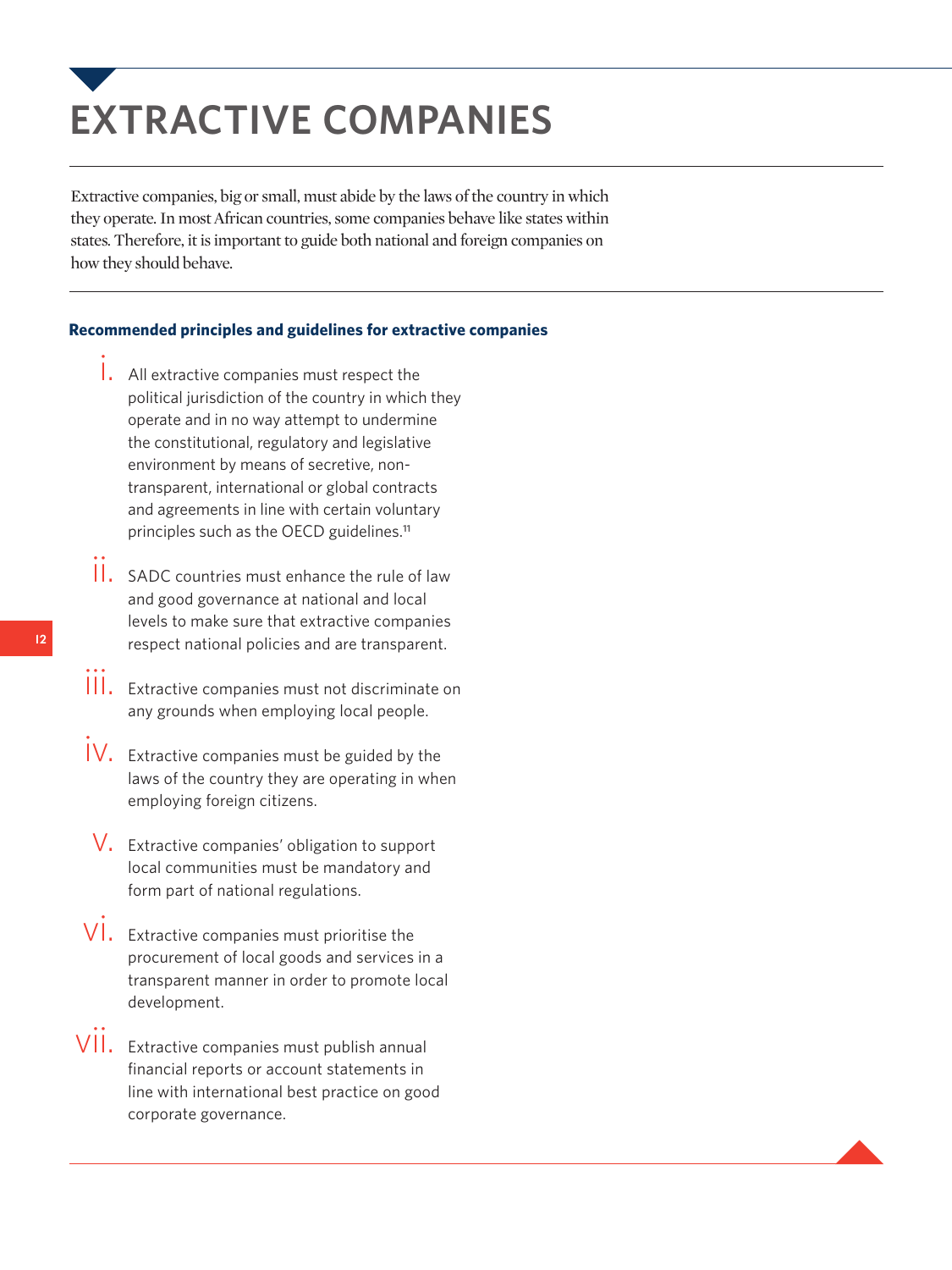# **NEGOTIATION OF CONTRACTS**

In many SADC countries, revenues from extractive companies are not equally distributed. Many times concession agreements are biased in favour of extractive companies due to the weak negotiating capabilities of the host governments of the countries in which they operate. Mining contracts are sometimes negotiated for the benefit of individuals. Contract transparency is essential for the responsible management of natural resources and the potential for growth and economic development that those resources offer. The process for allocating contracts by the government amongst competing mining companies needs to be carefully designed and rigorously followed.

#### **Recommended principles and guidelines on the negotiation of contracts**

- $\frac{1}{1}$ . Contract negotiation must be led by a legitimate institution of the state.
- $\prod_{n=1}^{n}$  The principle of complete public transparency must operate prior to the awarding of contracts and the contracts themselves must be made public.
- ....<br>III. Government must develop the human capacity to negotiate contracts effectively. Where capacity is lacking, governments should source technical and financial support from relevant institutions, such as the African Development Bank.
- iv. Government must create conditions for competitive tendering (auction) **12** in the allocation of contracts.
- V. Contract negotiation must be all inclusive<sup>13</sup> and cover areas such as environmental mitigation and protection measures, land use and rights, displacement and resettlement of local communities and their rights, mining closure, corporate social responsibility, disaster management and water use.
- $\overline{\text{Vi}}$ . Governments must be in possession of correct geological data on the quantity and quality of its resources before entering into negotiations.
- $\overline{\text{V}}\dot{\text{II}}$ . Negotiations can only start after due diligence studies have been conducted to ascertain

whether the company has the technical and financial capability to actually mine.

- Equally, the true beneficiary owners of each company must be known to prevent conflicts of interest. viii.
	- $\overline{\mathsf{i}}$ X. Mining contracts and rights cannot be resold. If they are not exercised by the original company, they must revert to government and the awarding and negotiation process must begin again.
	- $X$ . Citizens have the right to know how their Government is negotiating and selling their resources.**<sup>14</sup>**
	- $\overline{\text{Xi}}$ . Government must consult civil society and labour unions with expertise on key areas such health and safety, human resource development, technology transfer, skills development, corporate social responsibility, community resettlement and environment protection during the negotiation of contracts.
- $XIII.$  Appropriate and effective oversight by Parliament is paramount. Parliament must ratify all major extractive contracts to safeguard against unsound deals and ensure that the nation's interests are protected.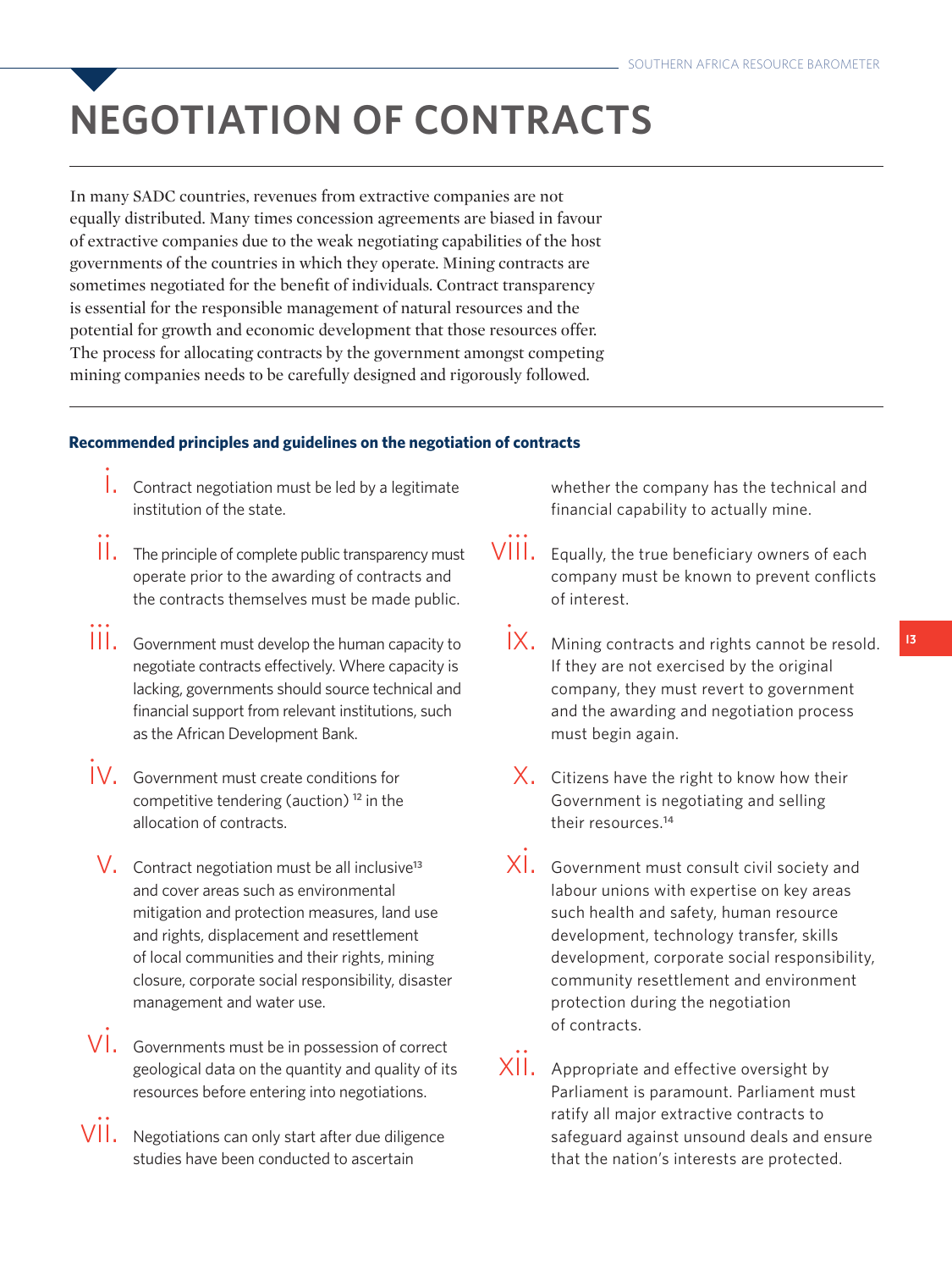- $\overline{X}$  $\overline{III}$ . The number of licenses awarded to a company and the size of the concession must be limited so as to avoid monopolistic tendencies by multinational companies.
- $XIV.$  Contracts must have flexible mechanisms for resolving disputes and adjusting for changed circumstances, including adjustment of the tax regime.
- $XV$ . Government must develop the capacity of local communities to bid during the tender process for extractive rights.
- $XV\dot{\mathbf{l}}$ . Government must develop specific contracts for specific resources**15** based on the specific

environmental, geological, social/cultural, economic, infrastructural and political conditions relating to each resource.**<sup>16</sup>**

 $XViii.$  Each contract must include a clause on termination with clear circumstances under which the agreement can be terminated, for example, repeated environmental violations, lack of capacity to develop the site, etc.

 $XVIII$ . Stabilisation provisions must be avoided as these are extremely disadvantageous for the government because it freezes the legal and regulatory situation of the country for an extended period of time and requires government to pay compensation if changes affect an investor.

## **OPERATIONAL PHASE**

While extractive companies can play a positive role in development through investment of financial resources, job creation, transfer of technologies and skills development, the potentially damaging aspects of their activities must be mitigated – such as environmental degradation, poor working conditions, displacement of local communities, corruption and fiscal evasion, etc. particularly in developing countries with weak state administration.

Poverty, especially in mining communities, is accelerated by the damage caused by mining activities to the environment and the health of workers and community members. SADC countries are very complaisant in terms of protecting the environment and people's health. Mining increases water and air pollution, degrades the land and destroys biodiversity – all of which have an adverse effect on the health and livelihoods of poor and vulnerable groups.

#### **OPERATIONAL PRINCIPLES REGARDING FINANCING**

Mining companies are funded by banks to undertake their extractive activities. They also raise funds on stock exchanges. Banks are required to do due diligence before funding mining activities to ensure that the companies have a genuine environmental impact assessment, which has been accepted by the government.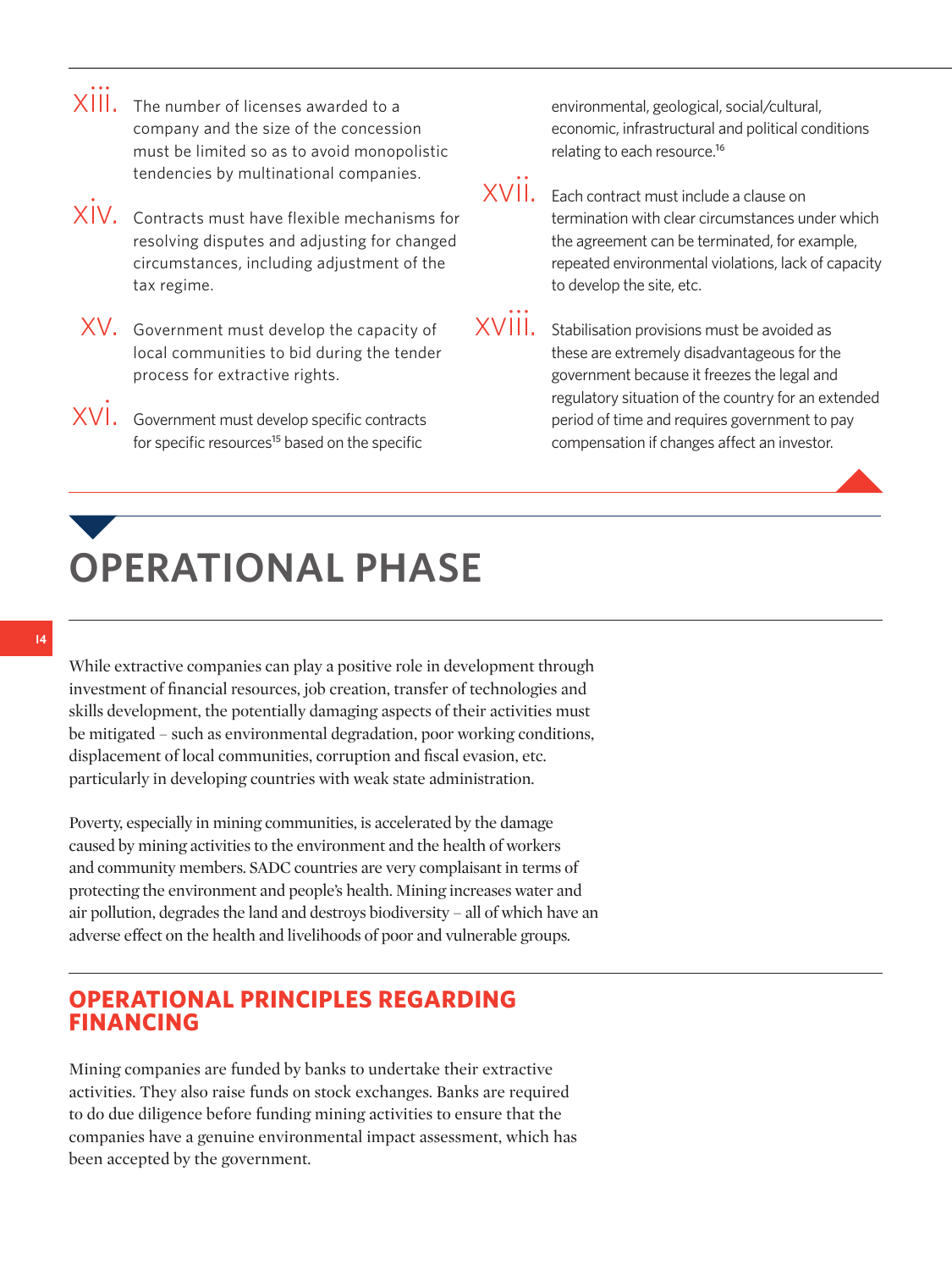#### **Recommended principles and guidelines regarding financing**

- i. Banks and financial institutions must be required by law to do proper environmental, social, economic and geological assessments in relation to any application for funding of mining projects.
- $\prod_{n=1}^{n}$  Banks and other financial institutions must publish the lending practices and

mechanisms used in the monitoring and evaluation of the mining projects they fund.

....<br>**III.** Banks and other financial institutions must publish information about which mining projects they are funding in each country.

#### **OPERATIONAL PRINCIPLES REGARDING THE ENVIRONMENT**

Environmental consequences are substantial throughout the life-cycle of a mine. Each stage of the value chain (reconnaissance, prospecting, conceptualisation, exploration, drilling, mining construction, operationalization, processing, transportation and closure) poses serious risks to the environment and public health not only of the employees but also of the communities living in the surrounding areas. Every environmental medium – air, water and land – is affected.

#### **Recommended principles and guidelines regarding the environment 15**

- i. As a standard requirement in minerals legislation, the state should compel each extracting company to produce an Environmental Impact Assessment (EIA) and Environmental Management Plan (EMP) before a licence can be issued. These assessments and plans should be updated annually throughout the life of each project until closure and beyond.
- $\prod_{n=1}^{n}$  Local community consultation should be ongoing during the drafting and implementation of the initial EIA and EMP and throughout the life of the mine.
- ....<br>III. Local communities and the government must be directly involved in disaster management committees and planning.
- iV. Parliamentarians must ensure that EIAs are mandatory and part of mineral legislation, mineral concession contracts and mineral development agreements, and that they

include obligatory social and environmental remediation funds.

- v. Social management plans and EMPs should include obligatory social and environmental rehabilitation .
- $\overline{\text{V}}$ . Extractive companies must always go beyond basic compliance based on legislation in any specific country and adopt the highest possible standards with regard to the environment and ensure that such standards are implemented universally, and should continually seek to improve their performance in this regard.
- VII. Every extractive operator must accept full responsibility for the social and environmental impact of their operations throughout the lifecycle of their project and beyond the perimeter of their direct operations, including the negative footprint in terms of air and water quality, radiation or toxic impact.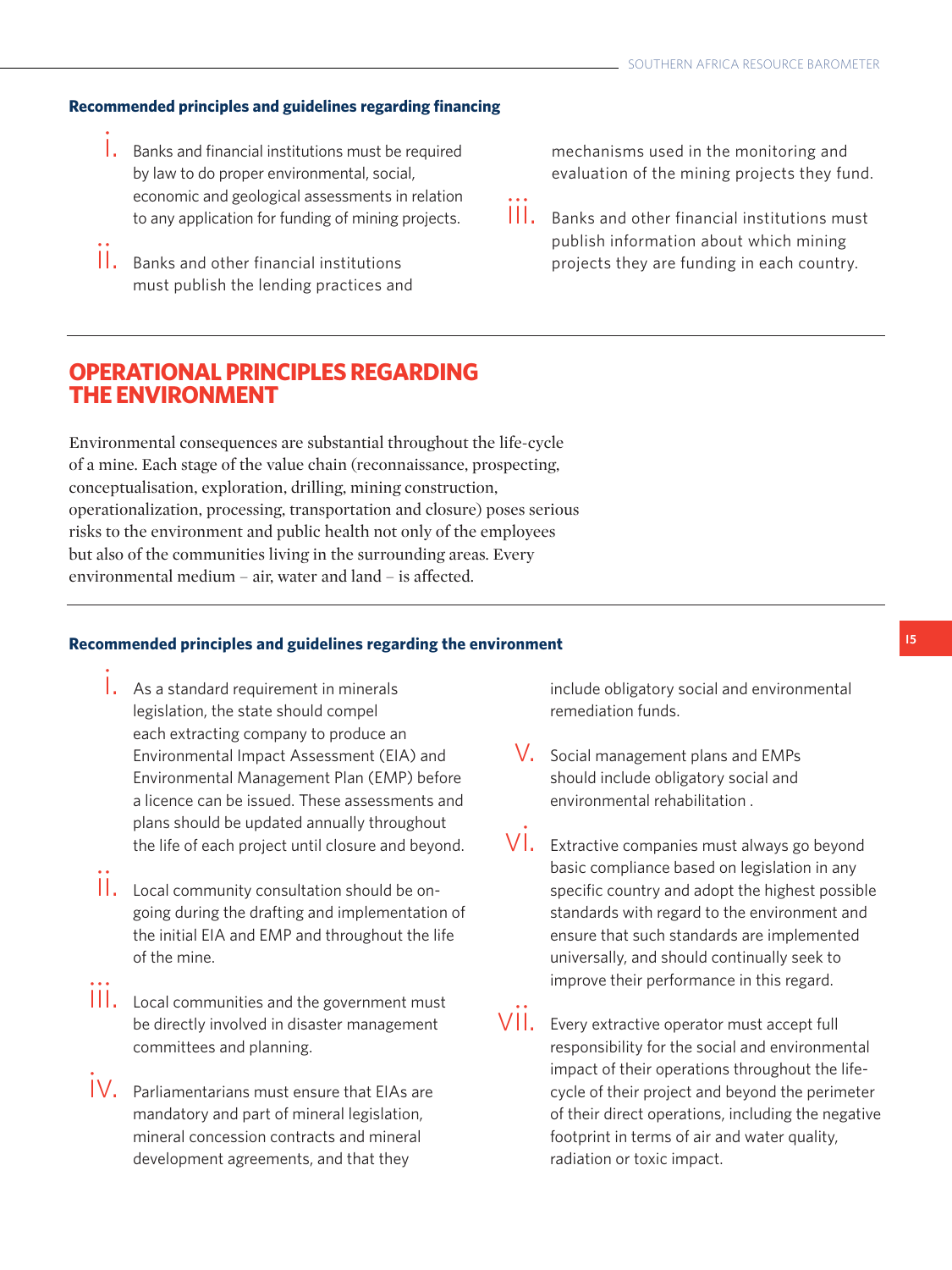- viii. Governments and Parliaments must adopt the polluter pays principle and legislate for it.
	- $\overline{\mathsf{i}}$ X. Every extractive operator is subject to the polluter pays principle in full and shall not seek to externalise its impact costs onto individuals, communities, government or the wider society.
	- $X$ . Every extractive sector operator is subject to the precautionary principle, according to which if there are threats of serious or irreversible environmental damage, lack of full scientific knowledge must not be used as a reason for postponing cost-effective measures to prevent environmental degradation.
	- $\overline{X}$ . Government must establish standards to evaluate and estimate environmental externalities and their economic cost (and impact on GDP) when deciding whether to exploit a certain mineral in a particular area.
- $XIII.$  Mining companies must disseminate full environmental and social cost information to the general public as well as impacted

communities before commencement, during operations and after closure of a mining project.

- xiii. Government and mining companies must disseminate full information about environmental and social best practices to raise public awareness and encourage companies to follow these examples.
- xiv. Mining companies must be compelled by Government to put in place an integrated environmental and social management plan, which incorporates land-use planning and post-mining closure.
- $XV$ . Where a mining operation is sold, the mine closure plan, the environmental and social mitigation plans and the mine closure funds must be handed over to the new owners.
- $XV$  . Government must include provision for a mandatory environmental tax to be paid by mining companies during the lifespan of their projects.

### **LABOUR, WORKING CONDITIONS, SAFETY AND HEALTH ISSUES**

Mining can affect the health, safety and security of workers and mining communities. The negative impact of the exploitation of nature resources in Africa is very pronounced on workers and communities. Mining companies have been criticised for neglecting the working conditions of their workers and focussing solely on profit making. Accidents often result in the loss of life or limbs. Efforts must be directed towards the development and adoption of mining methods that will increase the safety of workers and communities and reduce the number of accidents. Towards this end, the participation and cooperation of mine workers and communities is essential. Steps must also be taken to minimise the adverse impact of mining on the health of workers and the surrounding populations.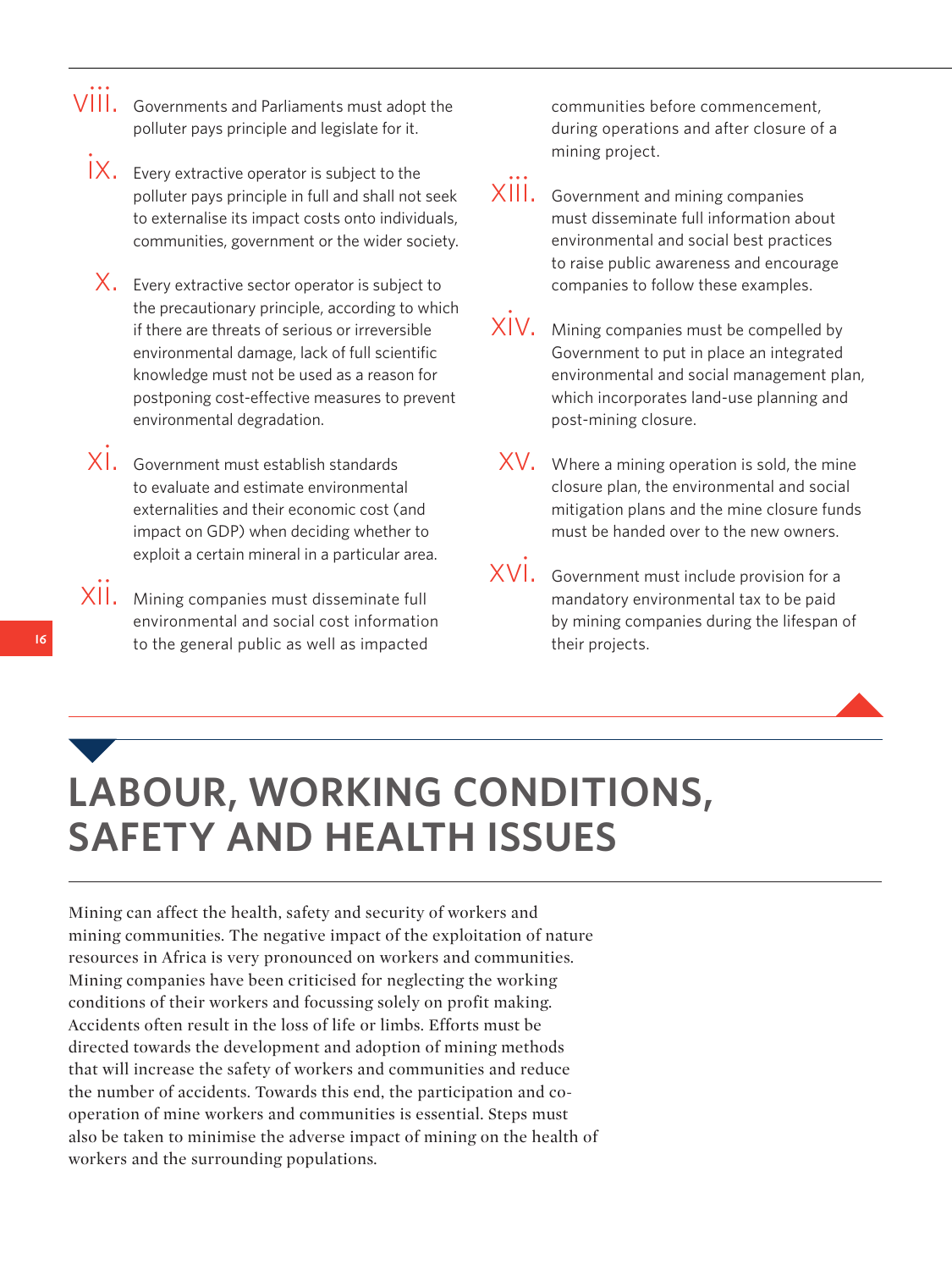#### **Recommended principles and guidelines on labour, working conditions, safety and health issues**

- i. All mining companies must adhere to internationally recognised human rights conventions and standards as articulated in the declaration of the International Labour Organisation (ILO).**<sup>17</sup>**
- $\prod_{n=1}^{n}$  All mining companies must fully comply with the various ILO standards in their employment practices and human resource management.
- **iii**. Mining company labour laws should be reviewed to conform with the hazardous conditions of extractive industries.
- iv. All mining companies must accept and implement the principle of equal pay for equal work.
- $V$ . All mining companies must accept the right of workers to assemble, organise, belong to trade unions and political parties of their own choice, and strike.
- $\overline{\text{V}}$ . All mining companies must agree to take full responsibility for, and pay meaningful compensation to, workers injured at work or suffering from occupational diseases and ill health.
- $V\ddot{\mathbf{l}}\mathbf{l}$ . All mining companies must accept the rights of an employee to refuse to work in an unsafe environment.
- VIII. All mining companies must promote the establishment of effective procedures to guarantee the rights of workers and their representatives to be consulted on all matters and to participate in measures relating to safety and health in the workplace.
- $\overline{\mathsf{i} \mathsf{X}}$ . Mining companies, on the basis of general principles of occupational health and in accordance with national laws and regulations, must provide regular health surveillance of workers exposed to occupational health hazards specific to extractive industries.
- x. Governments must establish competent Mining Health and Safety Commissions that can suspend or restrict mining activities on safety and health grounds, until the conditions that gave rise to the suspension or restriction have been addressed. The Health and Safety Commission must: **a.**Conduct regular monitoring and assessments of the working environment to identify any hazards to which the workers may be exposed and to assess their level of exposure; and **b.** Inform the workers, in a comprehensible manner, of the hazards associated with their work, the health risks involved, and relevant preventive and protective measures
- xi. All mining companies must desist from introducing productivity bonuses and incentives that might undermine workplace safety.
- $\overline{X}$ <sup>1</sup>. Mining companies must implement safety and health management systems for workers based on internationally recognised principles and standards as articulated in the ILO's Declaration on Fundamental Principles and Rights at Work and the UN Global Compact**18** and assess the effectiveness of these systems through periodic audits.
- xiii. Government and industry must invest in community safety, awareness and preparedness to respond appropriately to accidents and emergencies that have serious impacts on health and the environment.**<sup>19</sup>**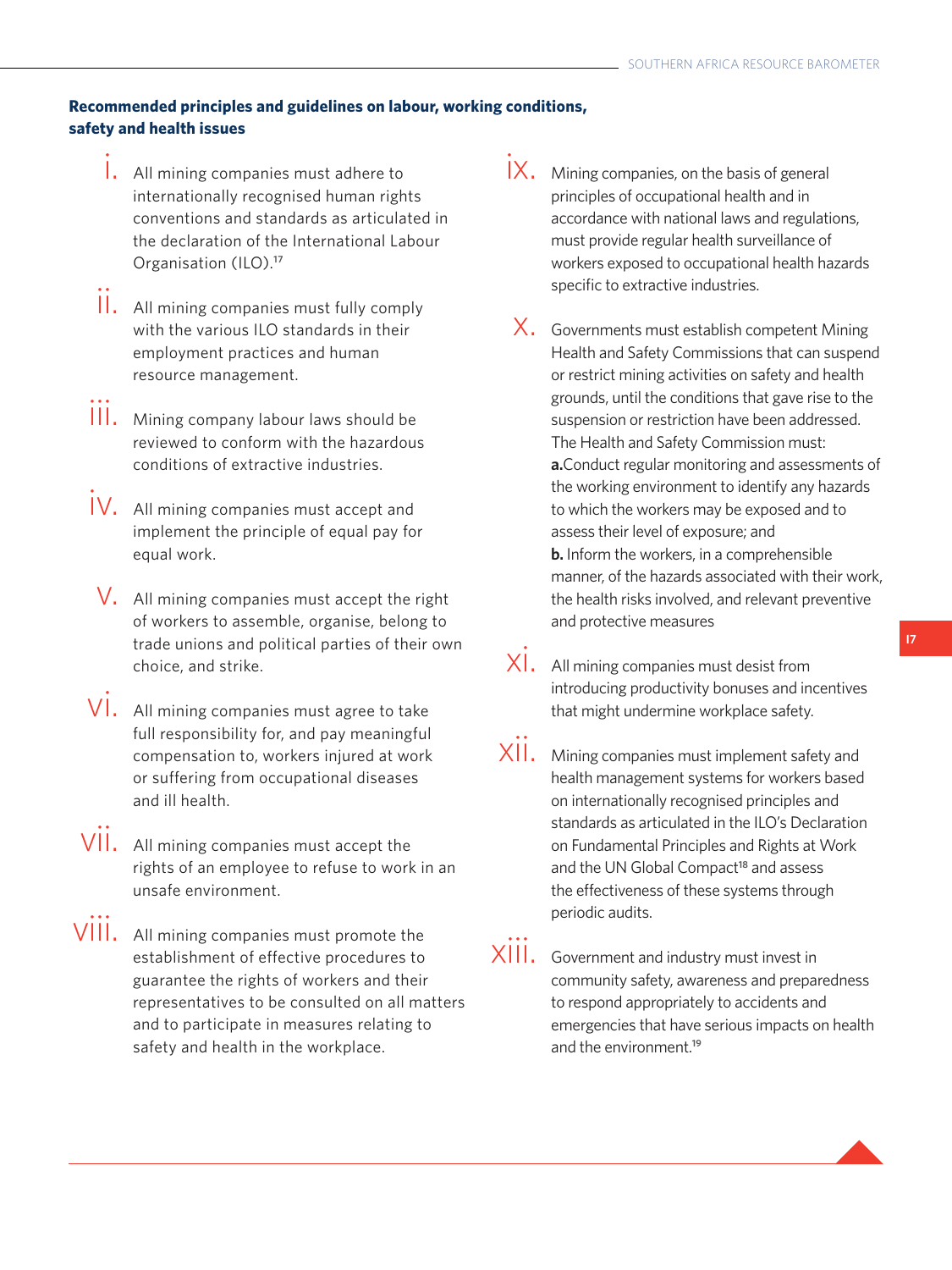### **ARTISANAL AND SMALL-SCALE MINING**

Small and isolated deposits of minerals are scattered all over SADC countries. These often lend themselves to economic exploitation through small-scale mining. With modest demand on capital expenditure and a short lead-time, they also provide employment opportunities for the local population. In certain countries, artisanal miners are exploited by companies who buy their produce cheaply. Artisanal mining in its current form in most SADC countries is poorly regulated and often not taxed.

#### **Recommended principles and guidelines for artisanal and small-scale mining**

- i. Promote small-scale mining of small deposits in a sustainable manner while safeguarding social, environmental, safety and health concerns.
- $\prod_{n=1}^{11}$  There should be strict conditions on this sector, including:
	- **1**. Creating an appropriate regulatory policy framework to promote smallscale mining;
	- **2**. Decentralising the issuing of mining rights and taxation;
	- **3.** Introducing preferential rights, which give local companies preference in the granting of licences, but which also give them strong negotiating powers to enter into third-party agreements. The third party shall be equally bound by the conditions governing the licence, which supersedes the third party's country agreements or laws;
	- **4.** Passing strong legislation on the safety of vulnerable populations, especially women and children; and,
	- **5.** Formalising artisanal mining and legislating for the creation of small enterprises, such as cooperatives or companies, which can be properly managed.
- ....<br>| | | | | Governments must create mechanisms to enforce good environmental practices in artisanal mining so that the sector contributes to the formal economy and reduces its negative environmental impact.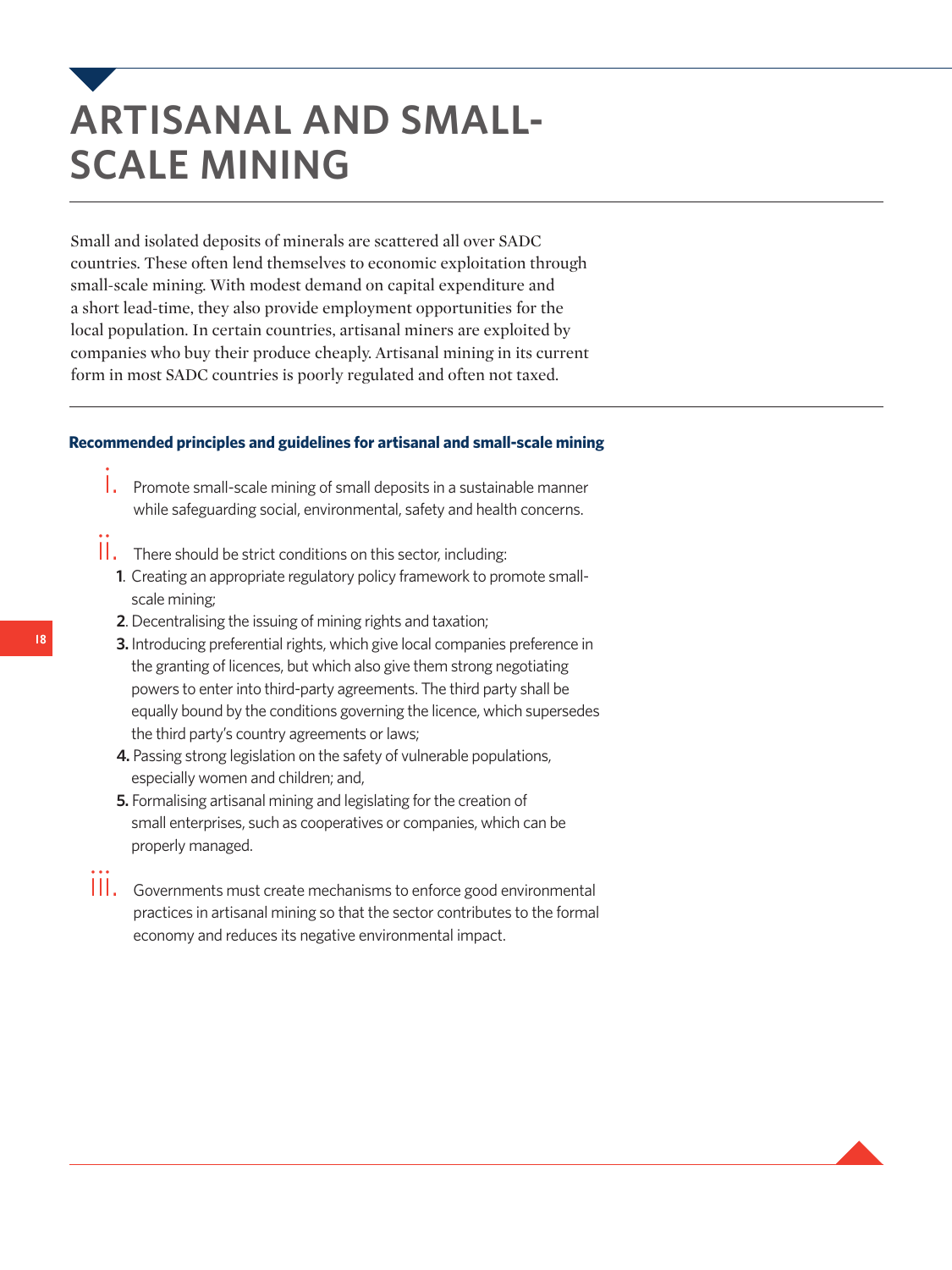### **GENDER AND THE EXTRACTIVE INDUSTRIES**

Experience and research have shown that extractive industries have not benefitted local communities much in Africa. Women and girls tend to suffer both directly and indirectly from the negative impacts of such industries. Due to historical reasons, women and girls tend to be more economically disadvantaged thus putting them at a higher risk of exploitation and underpayment. Evidence from research also shows that extractive industries undermine their natural environment, health and other rights.

#### **Recommended principles and guidelines on gender and the extractive industries**

- i. Government mining legislation and policies must include specific provisions on gender equality and equity to empower women in the mining sector.
- ...<br>II. Government must develop and implement programmes to increase women's participation in the extractive sector and ensure the retention of skilled women in the sector, including through affirmative action.
- ....<br>III. Government must introduce communication and sensitisation programmes to remove cultural barriers preventing women's effective participation in, and contribution to, the mining sector in line with the Convention on the Elimination of All Forms of Discrimination Against Women (CEDAW 1979).
- $\dot{I}V$ . Government must involve women in the adoption of extractive policies and introduce punitive policies aimed at discouraging gender discrimination.
- $\mathsf{V}.~$  Government must ensure that existing associations of women in mining are given adequate support, such as organisational and financial resources, including direct funding by Government. These groups must also include rural women's groups.
- $\overline{\text{V}}\text{i}$ . Women miners must be provided with extra security measures against violence and sexual abuses and harasment.
- $\overline{\text{V}}\dot{\text{H}}$  Government and companies must promote capacity building by deliberately targeted women and girls.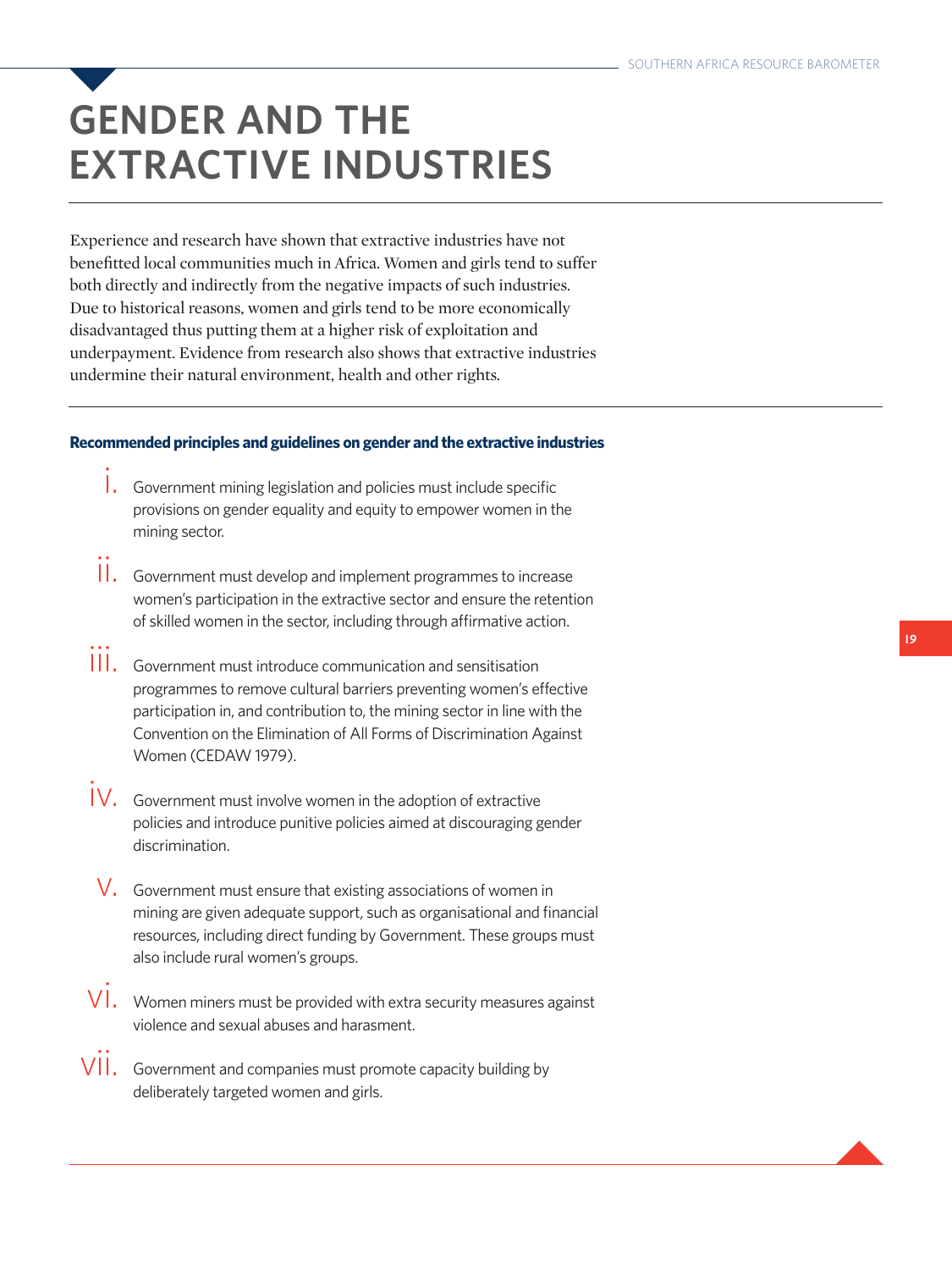### **CORPORATE SOCIAL RESPONSIBILITY**

In most SADC countries the law is silent on how the communities in the areas where mining takes place should be developed, or how an investor should contribute to the development of affected communities. Therefore, it is not surprising that Corporate Social Responsibility (CSR) in most SADC countries is voluntary and mostly a public relations tool for the largest mining companies. The cost and effects of CSR activities are often negligible and seldom assist the communities in which they are undertaken since CSR policies do not often take into consideration, or genuinely seek to address, the negative impact of mining operations. Most mining companies have limited interest in CSR.

#### **Recommended principles and guidelines for corporate social responsibility**

- i. Mining companies must ensure that Corporate Social Responsibility (CSR) applies to their core activities and create policies that encourage local communities to provide goods and services so as to promote sustainable development in the area they operate.
- **ii.** Mining companies must have a legal obligation to invest in the communities where they operate over and above royalties they are contracted to pay.
- ...<br>| | | | Monitoring and oversight mechanisms, involving Government, Parliament and civil society, need to be put in place to review the performance of CSR projects.
- iv. CSR projects must directly involve the communities surrounding the mine through genuine community participation in project design, implementation and monitoring throughout the life of the mine.
- v. Government must establish a comprehensive CSR policy for extractive companies by

consolidating existing voluntary CSR initiatives and guidelines that have a proven track record in terms of concrete contributions to local development (environmental protection, decent working conditions, promoting human rights, enhancing relations with local communities, developing local companies, conducting effective training programmes, reinvesting profits, etc.).

- $\overline{Vi}$ . The CSR model should be finalised through a multi-stakeholder process, which includes civil society, communities, mines and state representatives.
- VII. While respecting basic principles, CSR projects must be tailor-made and must meet the needs of all stakeholders – shareholders, communities, suppliers and customers.
- VIII. All mining companies must contribute to a centralised, independently-administered fund that communities can draw from to access independent expertise in any dispute with extractive companies.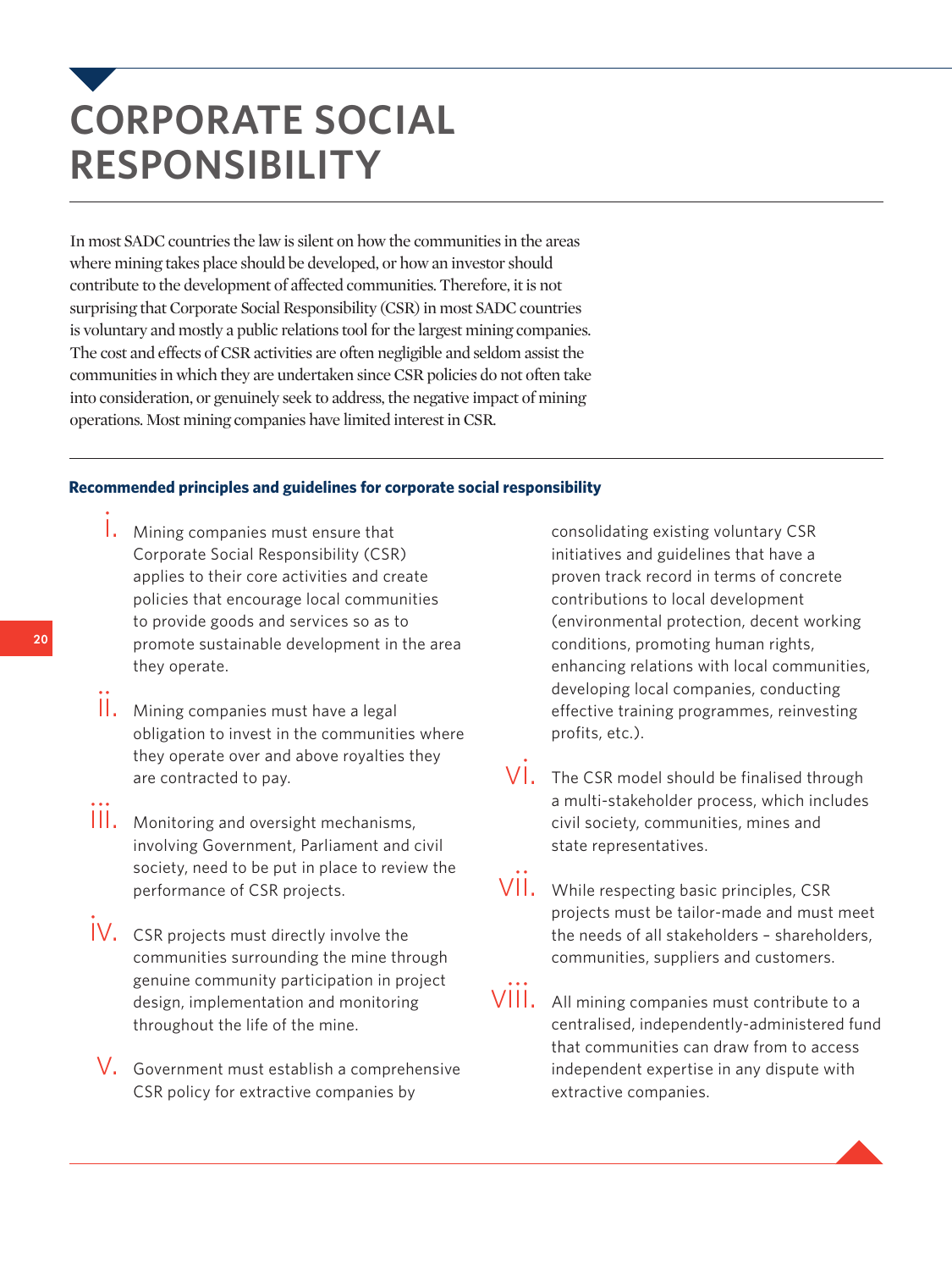### **REVENUE TRANSPARENCY, SHARING AND UTILISATION**

Governments collect revenues from mining activities through various forms of taxes and use these revenues to fund social services, infrastructure and other national development initiatives. The fiscal regime applied in the extractive sector is of major importance in the realisation of national objectives. The extraction of minerals lowers the wealth of a country – unless the funds generated are invested in other areas. Extraction makes a country poorer because resources such oil, gas and minerals are not

renewable. Once they are out of the ground and sold they cannot be replaced. It is only the subsequent reinvestment of resources into capital (physical or natural) that can offset the loss of this natural wealth and make a country richer. It should also be noted that the resources belong to the people and the people should benefit.

Just as extractive industry companies are in business to generate wealth for their shareholders and are concerned about the level of profits and growth in shareholder value, Governments are also in the mining business to make money and must be concerned about the revenue they collect for their citizens. In terms of revenue collection, it is important for Governments and mining companies to be transparent and accountable to the people in relation to the generation, use and management of the revenue. Therefore, the price of extracted mineral resources must reflect their value since they are non-renewable.

#### **Recommended principles and guidelines for revenue transparency, sharing and utilisation**

- i. Citizens through their Parliamentarians and representative structures must be allowed to have complete access to information and be informed about their mineral resources and the manner in which they are managed, especially contracts entered into and revenue generated. Confidentiality clauses must be eliminated in all contracts.**<sup>20</sup>**
- ii. A clear revenue sharing formula must be put in place before exploitation starts. Progressive fiscal policies and contractual terms are necessary to ensure that the country gets maximum benefit from its resources.
- ....<br>III. Mining companies must publish what they pay to Government and Government must publish what they receive from companies as required by Publish What You Pay (PWYP).
- iV. Government must have put in place an effective revenue collection system. This requires flexibility

of approach, as well as capacity and expertise in the different phases of mineral exploitation.

- V. Government must stop the practice of granting tax exemptions to extractive companies unless these subsidies are part of a carefully considered development plan. Tax systems must be more flexible and each country must develop the capacity to know the quality and quantity of its minerals in order to accurately determine or project the tax that will be paid by mining companies to Government.
- $\overline{\text{Vi}}$ . Government must take measures to curb illicit financial flows, tax evasion and avoidance in the extractive sector. In addition, Governments must try to avoid dealing with companies that are registered in tax havens.
- VII. Any company that is involved in mining should be listed on the stock exchange in each country where it operates.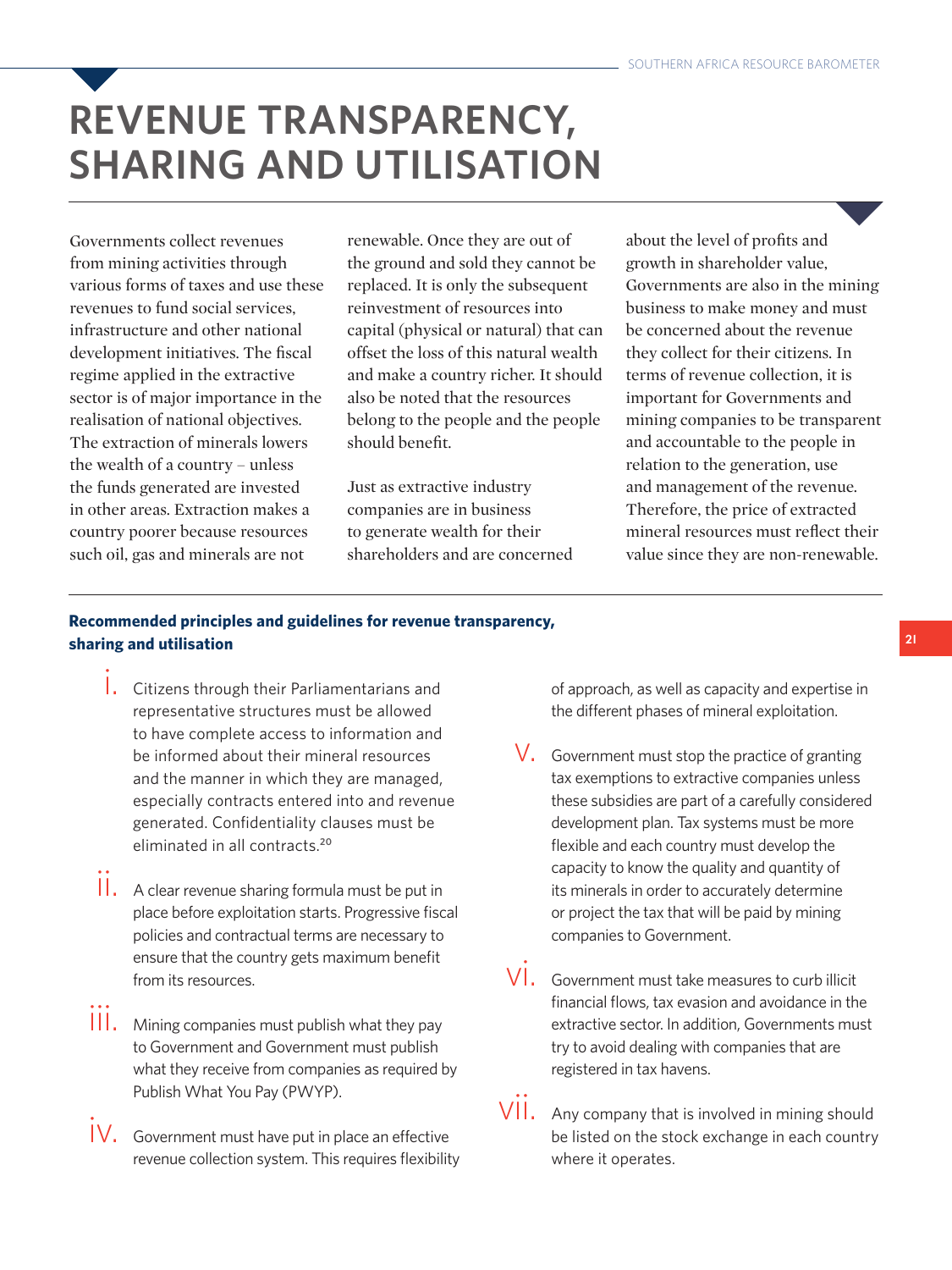- $\overline{VIII}$ . All mining tax rates and terms should be legislated for and used in all mining agreements.
	- $\dot{x}$ . The tax administration must be strengthened, reflect international standards and conducted in a way that ensures that mining companies understand their obligations, entitlements and rights.
	- $X$ . Government must put in place revenue auditing mechanisms that are transparent and efficient. This initiative must be anchored in the Extractive Industries Transparency Initiative (EITI)**<sup>21</sup>** and involve ratification of the UN Convention Against Corruption.
	- $\overline{\text{Xi}}$ . Government must put in place budgets that clearly differentiate between all the various sources of revenue to provide an accurate picture of the contribution of the mining sector.
- $\overline{XII}$ . Taxes alone are not sufficient for the country to benefit from its resources. There is need for government to increase its share in the ownership

of mines (for example, through joint ventures with the private sector) in order to ensure that the country does not only benefit through royalties and taxes.

- XIII. International and national resource companies must comply fully with national and internationally accepted standards for accounting, auditing, reporting and publishing of accounts.
- $XIV.$  The Auditor General (or equivalent office) must report regularly to Parliament on the revenue flows between international and national mining companies and the Government.
- $XV$ . Royalties are a depletion allowance and should be paid regardless of profit levels. They can be suspended if mining companies experience financial stress. Royalties should be based on gross sales rather than levels of profitability. Forgone royalties or other tax income streams can be used to increase government shareholding in mining companies.

### **HUMAN RIGHTS, COMMUNITIES AND MINING OPERATIONS**

Mining operations tend to be capital intensive and use little unskilled or semi-skilled labour. They are geographically concentrated and create small pockets of wealth that typically fail to spread. They produce social and environmental problems that fall heavily on the poor. And they follow a boombust cycle that creates insecurity for the poor. This is why the active involvement of citizens

is an integral part of improved management and why stakeholder engagement, consultation and empowerment – especially of local communities which are the stakeholders in closest proximity to the mine – are so critical. Engagement with communities must continue throughout the life of the mine on all issues of possible concern or interest to people in those communities. Current

arrangements where affected communities are excluded and not consulted are outdated and cannot continue. Lack of consultation and participation in policy making and decision making have led to an increase in social unrest among communities that feel excluded and believe they are not benefiting from the extraction of the minerals from their land. This state of affairs may lead to human rights violation.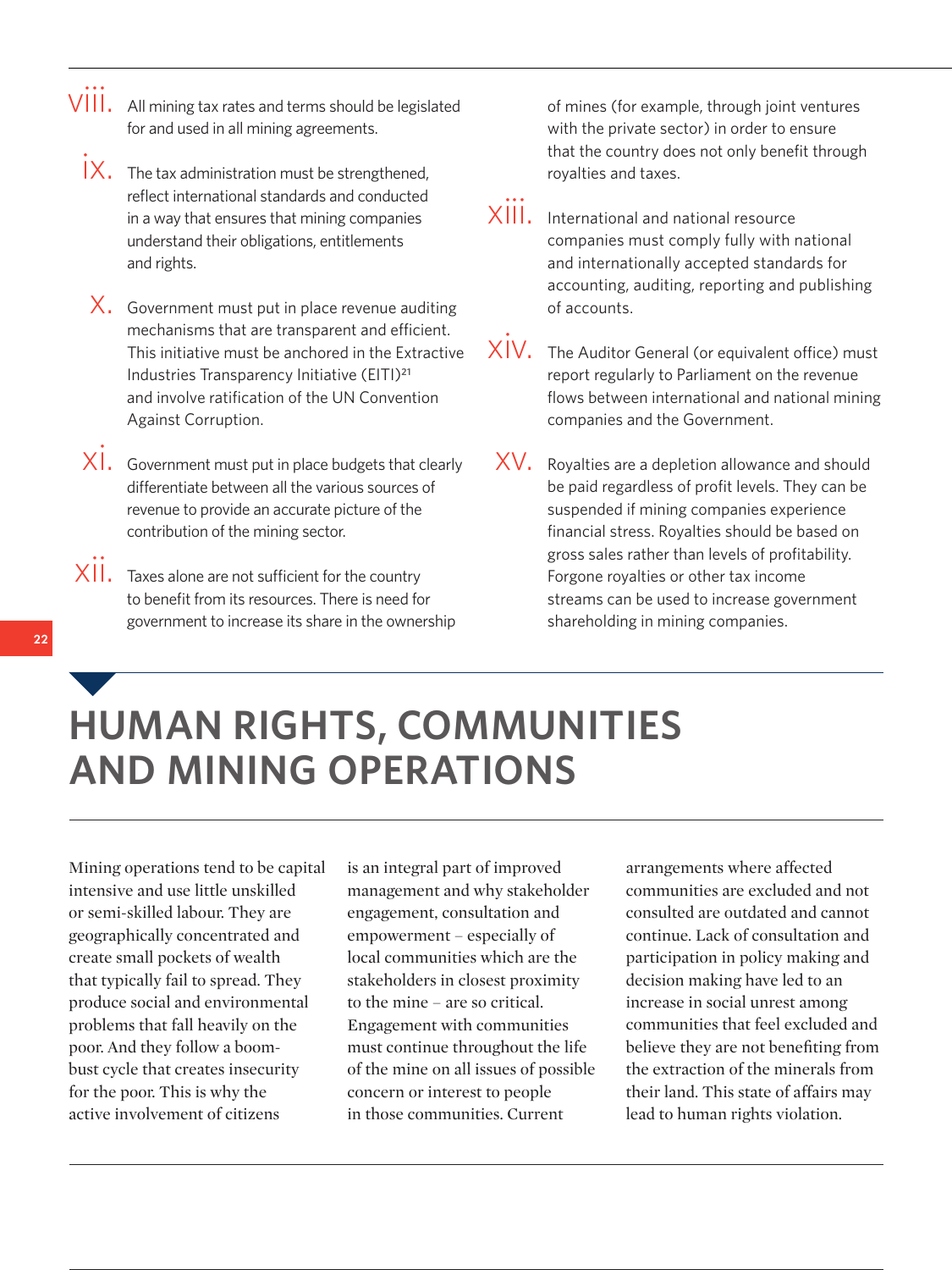#### **Recommended principles and guidelines on human rights, communities and mining operations**

- i. All mining operators must accept the principle of continuous free, prior and informed consent throughout the life of their operations and ensure that affected communities are fully informed of both hidden and visible impacts as well as both direct and indirect costs at all stages of the mining project.
- $\prod_{n=1}^{n}$  Mining companies must consult and involve communities in risk mitigation.
- ...<br>| | | | | Governments must take measures to ensure that extractive companies adopt human rights risk assessments in communities likely to be affected by mining, particularly in relation to the activities of private and state security services in protecting the mines. Government must also take measures, through Human Rights Commissions, to investigate and monitor the human rights situation in mining areas.
- iv. Communities have the right to organise in any form to monitor the activities of mining companies, which must desist from creating obstacles to such initiatives.
- $V$ . Mining companies must be fully aware of the social, civil, political, environmental and economic impact of their projects on community rights, and accept full moral, physical and financial responsibility for any related costs.
- $\overline{\text{V}}$  . Communities should not only be compensated for the loss of their homes, fields, grazing lands and graveyards, but should also receive development funds so that they can cope with the huge changes resulting from loss of their land to mining operations.
- vii. Government must act as fair intermediary between local communities and the mining companies through balancing local rights with national needs.
- viii. Mining companies must recognise and respect local culture and decision-making processes

and avoid trying to divide communities on the grounds of gender, class, race, ethnic origin, political allegiance, caste, sexual orientation or disability.

- iX. Mining companies must respect the rights of each individual affected by their activities and not base decisions on the 'rights of the community'.
- $X$ . Mining companies must recognise the primacy of community, environmental and human sustainability over the sustainability of their own projects – and not take any actions that will undermine the integrity of human beings, culture, society, environment and the way of life of the local community.
- $\overline{\chi}_1^i$ . Mining companies must ensure that they give preference to local people with the required skills before bringing in people with the necessary skills from outside the area. Local unskilled labour should be given pre-eminence in terms of employment where necessary and required. Government and mining companies must take measures to ensure the availability of resources and skills training for locals.
- xii. Governments must define resettlement policies and strategies. Any resettlement process must be preceded by an environmental, economic, social and cultural impact assessment before any decisions are taken to relocate people.
- xiii. Relocation and resettlement must be based on the understanding that resettled communities will be better off after resettlement and must take into consideration the social and anthropological spatial cosmology of the communities so that the social fabric and cultural identity of the communities are not destroyed.
- $\overline{X}$  V. The right of communities to participate in, and benefit from, the extraction of minerals on their land cannot be denied on the basis of relocation from the mining area.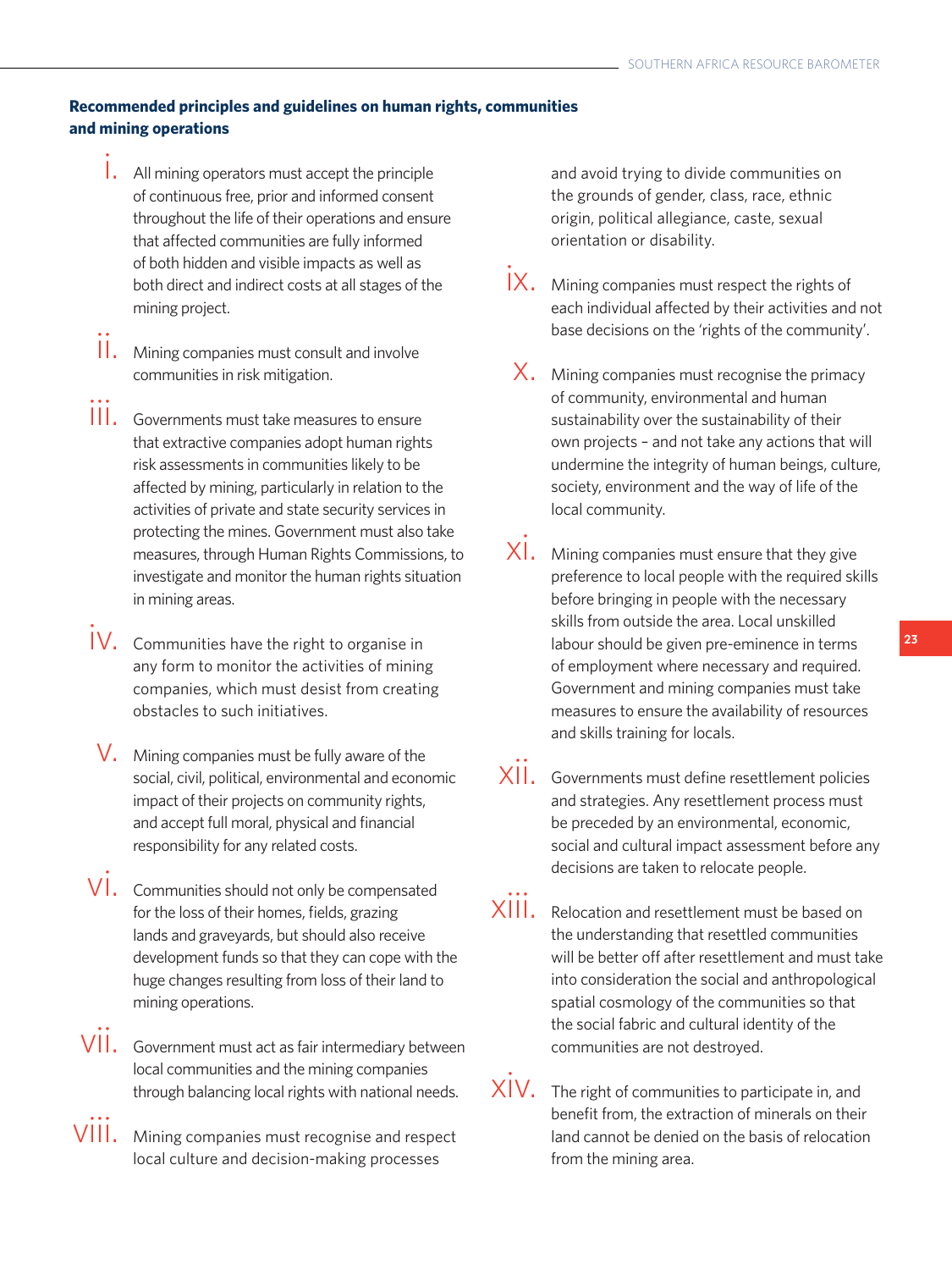### **CLOSURE AND COMPLETION PHASE**

Mine closure design and planning (including the setting of objectives) must be developed and updated throughout the project, including during exploration, pre feasibility, feasibility, approval, construction, operation, decommissioning, closure of operations, and post closure biophysical and social monitoring. The mine closure process must be an on-going process that incorporates frequent reviews and adjustments in recognition of the changing social, economic and environmental situations. Where mining activities have continued for decades, mining communities get established and closure of the mine means not only a loss of jobs but also serious disruption to community life. Whenever mine closure becomes necessary, it should be orderly, systematic and planned to help the workers and dependent communities to cope without undue hardship.

#### **Recommended principles and guidelines on the closure and completion phase**

- i. Mining companies must accept the principle of mine completion beyond closure since many social and environmental impacts continue long after closure.
- $\prod_{n=1}^{\infty}$  Government must accept the principle that they can hold mining companies responsible for impacts beyond closure.
- ....<br>| | | | Government must take appropriate measures to monitor the mine closure activities of companies.
- **iV.** The concept of 'design for closure' (and completion) must be applied in the design of all mining projects.
- $V$ . Design for closure requires that the full minelife cycle – from development to closure – be considered in the design of mine components so that the desired mine closure conditions are achieved.
- $\overline{\text{V}}$ . Design for closure must also consider the potential, practical and financial implications of temporarily halting operations or early closure of the mine.
- vii. A detailed geological survey must be carried out to ascertain mine life spans in order to put in place contingency measures for closure.
- viii. Rehabilitation work must be undertaken during all phases of the operation rather than defer all these costs to the end of the project.
	- iX. Protective measures to secure abandoned mine sites must be implemented to eliminate or minimise risks to the health and safety of the community.
	- $X$ . The buyer of a mining right accepts full responsibility for all impacts of the extractive operation, including those of any previous companies. The bad practices of a previous operator should not be used as an excuse by the current operator.
	- $\overline{\chi}$  . Governments must put in place post-mining regeneration priorities, which include restoration of land surface to a sufficient quality to support pre-mining land use activities and the restoration of the ecological function of mined land. In the case of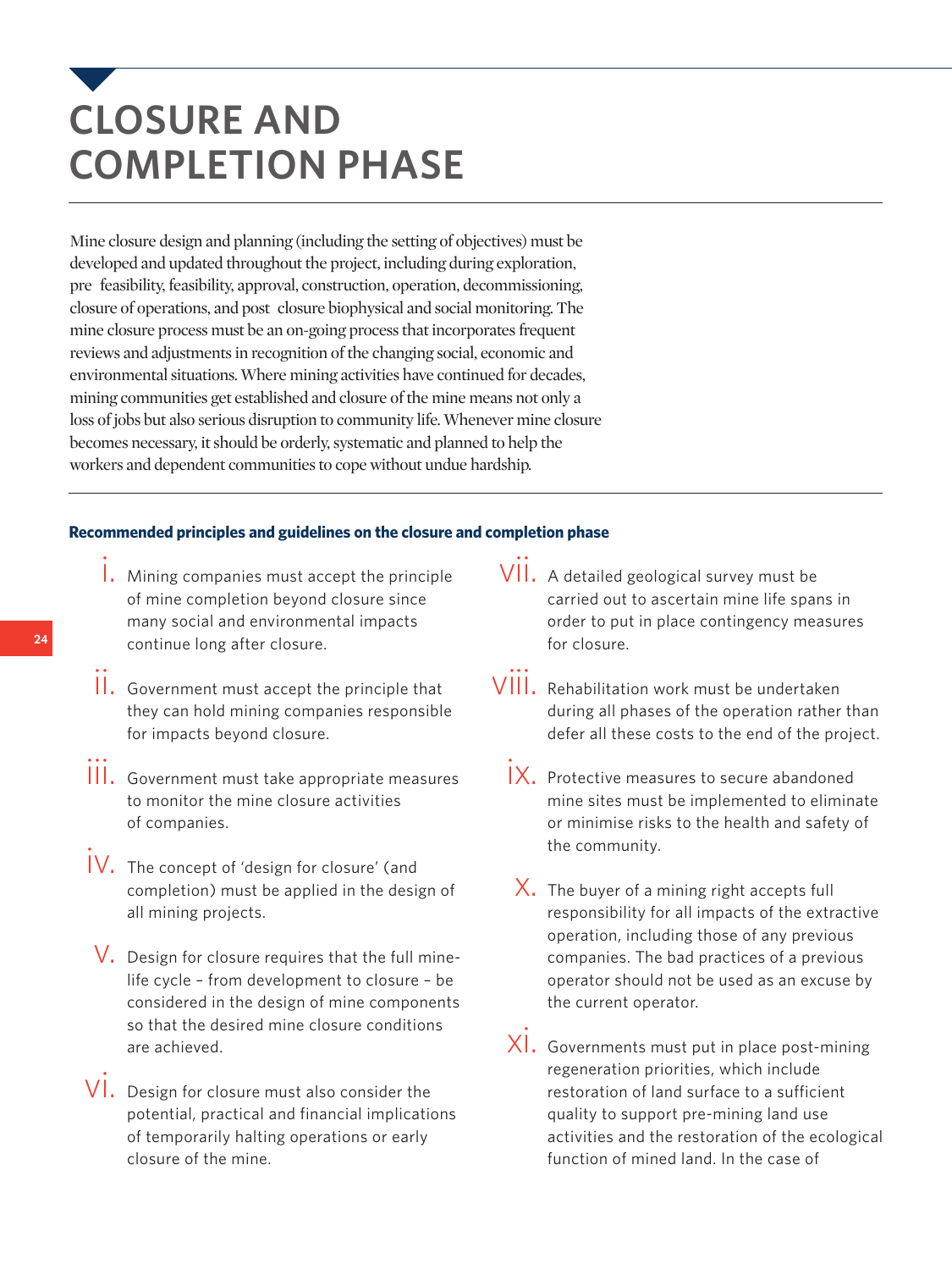previously-degraded land, the ecological function of the land must be improved.

- $\overline{\text{X}}$ **ii.** Mine closure planning must be linked to local economic development plans to ensure that post mining land uses are compatible with surrounding development initiatives.
- $\overline{\mathsf{XIII}}$ . Every mining project must consider the contribution required to create a sustainable community and environment on closure and how to minimise dependency on the mine during the life of mine so that alternative economies are promoted before closure.
- $\overrightarrow{XIV}$ . Revenues from mining must be used for diversification of the economy to ensure sustainability of livelihoods after the end of mining activities.
- $XV$ . Communities (and all other stakeholders) have a right to participate in decisions that affect their lives. Therefore, closure plans must respect the rights of communities and individuals.
- xvi. There must be transparent and full consultation between all stakeholders during closure planning and implementation processes. Local authorities must be mandated by law to oversee mine closure and the subsequent land rehabilitation process.
- $XVIII.$  The full range of impacts negative, positive and cumulative – of mining activities must be taken into account in the combined project management and risk management approaches to mine closure.**<sup>22</sup>**
- $XVIII$ . Closure funds must be jointly and transparently managed by the mining company, Government and affected communities.
	- $\overline{X}$ . Government must regulate that all companies create a fund for the rehabilitation or

restoration of the ecosystem upon closure of the resource extraction activity.

- XX. Mining companies must implement best practices in their operations, including ecosystem restoration.
- $XX\dot{l}$ , Mining companies must generate financial resources that – after the closure of the mine – are invested into economic and social activities for local communities, and ecosystem restoration.
- $XXIII$ . Mining sites must be transformed at closure into something that can contribute to local communities, that is, either restored to agricultural or grazing land, or turned into recreational sites or even national parks.
- $XXIII$ . Mine site reclamation and rehabilitation is a multidisciplinary process that is very site-specific and must be adapted to local conditions and environmental and social characteristics. The clear definition of the future land use is an essential requirement that must be addressed prior to initiating any reclamation activities.
- $XXIV.$  Acid mine drainage is one of the main environmental issues associated with closure activities and it is critical to have reliable and accessible mine waste characterization procedures in place so as to correctly predict this problem.
- XXV. Government should mandate and verify that mining companies produce due diligence reports on the state of the mines in cases where a company intends to sell mining rights in an operating mine. This is important to prevent locals or indigenous players from buying or investing in shells/exhausted mines.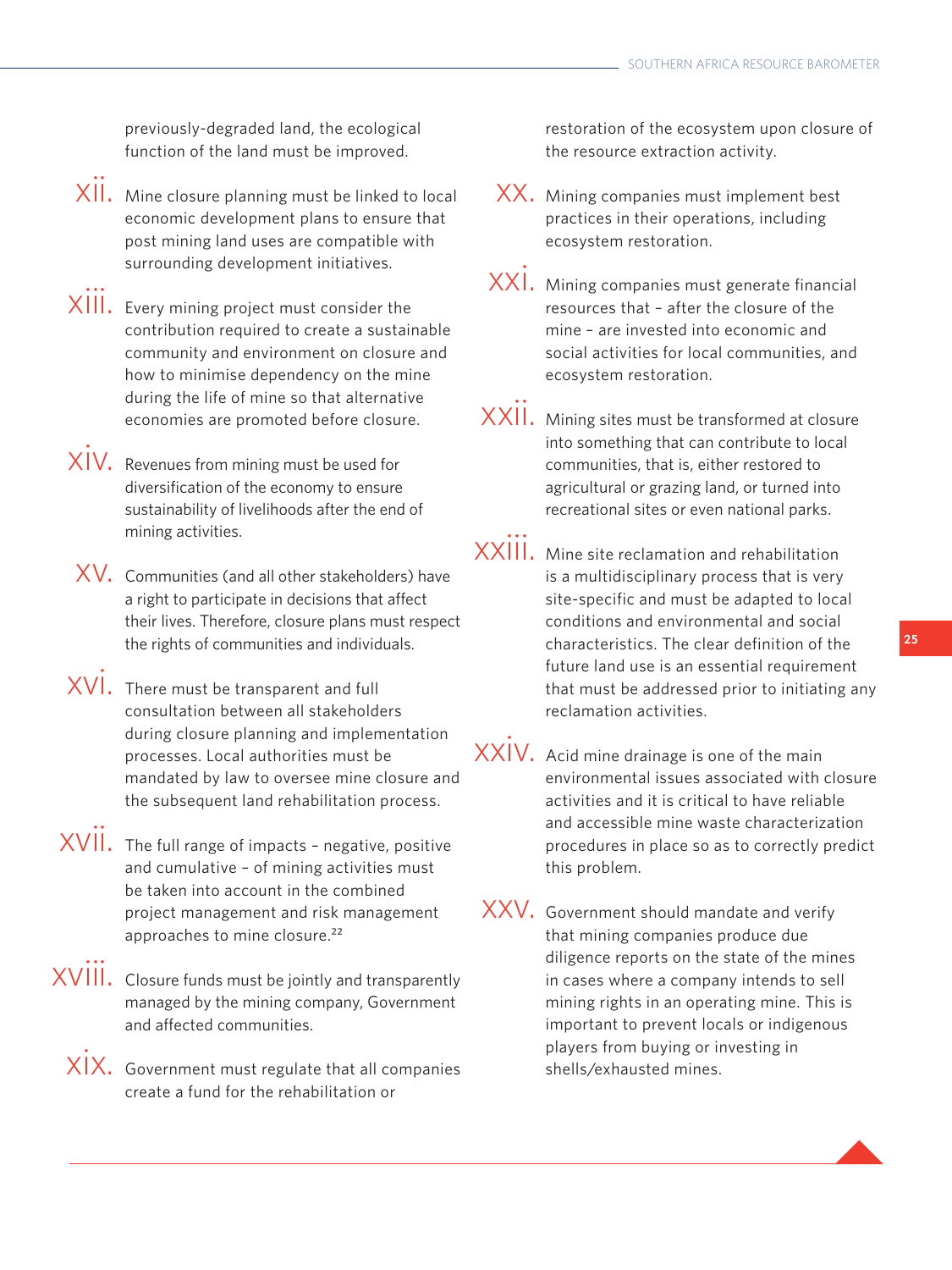### **USE OF THE RESOURCE BAROMETER**

**Given the impact of mining, both positive and negative, and the potential of the Region's natural wealth to drive economic development and diversification in SADC countries, constant and effective evaluation and monitoring of this sector is paramount. The Barometer will be used to evaluate the performance of the mining sector in two ways.**

**Firstly, the Barometer will be used to publish country Parliamentary Reports every year for each SADC country on the state of the extractive sector. The country reports will be consolidated into one Regional Report.**

**Secondly, Parliaments will use these principles and guidelines in their day-to-day oversight of the Executive. Members of Parliament will have to familiarise themselves with these principles and use them along with all the other tools at their disposal, such as committee hearings, requests for documentation, parliamentary debates, etc., to keep a close watch on mining activities to ensure that the country's mineral wealth benefits the country and all its citizens.**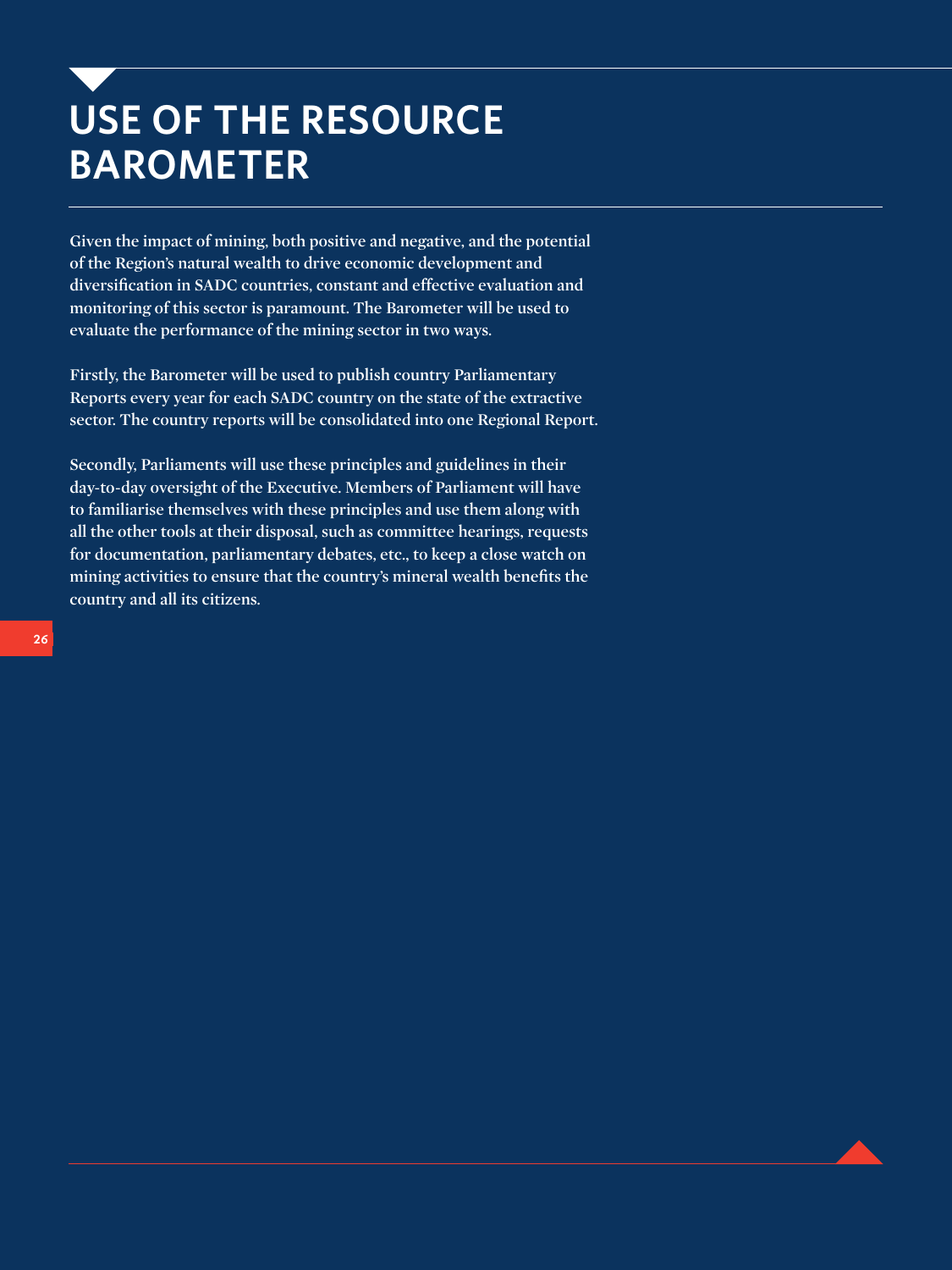### **ANNEXES ANNEX 1:**

**Parliamentary Statement, Birchwood Hotel Johannesburg, South Africa, 30 Oct, 2010**

**Parliamentary statement**

#### **'TOWARDS ENHANCING PARLIAMENTARY LEGISLATIVE AND OVERSIGHT ROLE IN EXTRACTIVE INDUSTRIES SECTOR'**

*Saturday, 30th October 2010, Birchwood Hotel, Johannesburg, South Africa*

#### **Preamble**

Sub-Saharan Africa continues to be resource rich but paradoxically remains unlikely to meet most of the United Nations' Millennium Development Goals (MDGs), and more especially the goal on Eradicating Extreme Poverty. In line with their representational, law making and oversight function, Parliamentarians from Angola, Democratic Republic of Congo, Malawi, Swaziland, Zambia, Zimbabwe assisted by Southern African experts, met under the auspices of the SADC Parliamentary Forum and the Southern Africa Resource Watch (SARW) at Birchwood Hotel, Johannesburg, South Africa. The overall aim of the consultative meeting was to critically review extractive industries in Southern Africa in order to identify issues pertaining to further parliamentary awareness and capacity development.

The Meeting, amongst other things, dealt with important matters such as Contract Negotiations, Regional Policy Harmonization, Revenue Transparency, Environmental Protection, Sustainable Development and Social Empowerment through Corporate Social Responsibility.

#### **The resolutions emanating therefrom are:**

**1.** There is great urgency in Southern Africa to turn the 'resource curse' into a blessing for the benefit of the SADC citizenry, and the role of Parliament in this endeavour is indispensable;

**2.** Whilst the enhanced China-Africa relations seem to have created new opportunities and alternatives to the traditional trade with the West, African countries are urged to prioritize their own development needs and zealously guard national interest and sovereignty. The foregoing paradigm must be cognizant of an overarching regard for human rights and human dignity in every respect; **3.** The legislative and institutional environments currently obtained are weak and urgently require strengthening to ensure greater returns from the extraction of natural resources;

**4.** It is imperative that Strategic Environmental and Social Impact Assessments be prepared by reputable experts, who are independent of both Government and private sector interests, after due consultation with local communities and other stakeholders prior to commencement, to be adhered to and reviewed throughout the lifespan of any extractive operation and beyond; **5.** Local communities living adjacent to extraction areas, including those who are moved from their traditional lands, are often neglected and there is a need to ensure that they become ultimate beneficiaries through participation and overall empowerment;

**6.** Environmental degradation resulting from the mining activities adversely affects local communities and the country at large, but the burden of consequent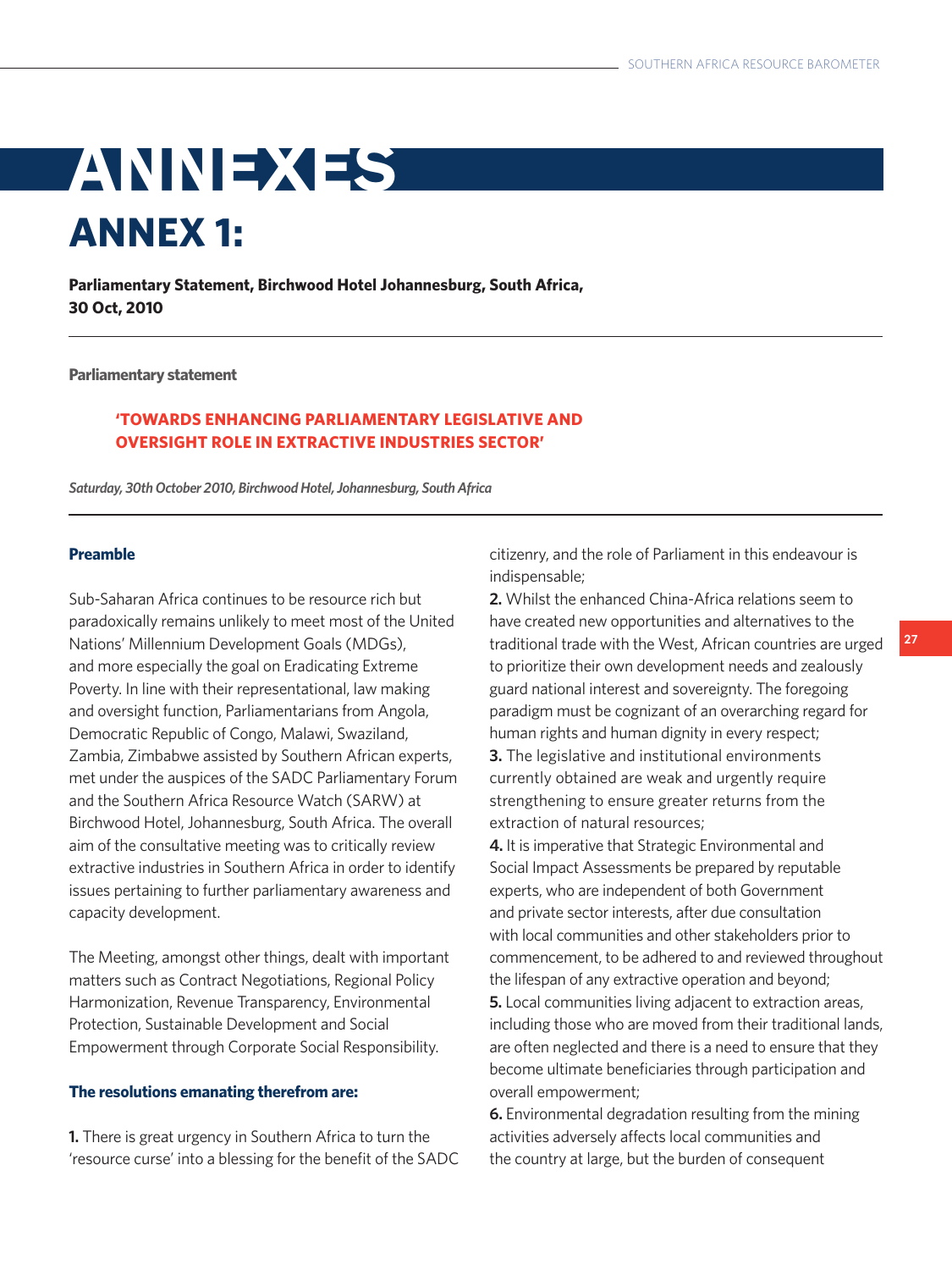rehabilitation is normally left to Governments instead of the operators. Mining companies should be held liable for remediation for the entire operation;

**7.** The oversight role of Parliament must be strengthened through legislative review, gathering more information, enhanced interaction between the relevant Portfolio Committees and concerned stakeholders, tracking contributions of the extractive industries to the national budgets and audit thereof. This can be achieved through requisite training and capacity building exercises with development partners and Civil Society;

**8.** Research into the activities of the extractive industries with, amongst other objectives, the aim of identifying best practices in resource governance such as fiscal regimes in SADC, will provide a sound basis for ensuring optimal benefit from our finite precious resources;

**9.** Our Governments are deemed to be lenient towards Foreign Direct Investors (FDI) whereas it is necessary to uphold stringent standards prevalent in their respective countries of origin;

**10.** The corporate practice of hoarding mining revenues

outside the borders of a country where mining is taking place, militates against the balance of payments of that country and should thus be discouraged;

**11.** The creation of common benchmarks/standards and best practices for policy and legislation on environment and natural resources management for extractive industries must be pursued with ardent diligence; **12.** There is thus a need for a SADC Parliament that, amongst other objectives, would ensure harmonization of legislation and lead to greater regional oversight of extractive operations; and

**13.** The role of civil society including media is crucial in providing a sound partnership in tracking, raising public awareness on critical issues as well as assisting in the oversight function.

Finally, the meeting highly commended the SADC Parliamentary Forum and Southern African Resource Watch (SARW) cooperation, and urged its continuation for the benefit of greater parliamentary awareness, oversight and capacity development in the quest for resource justice in Africa.

**List of Delegates who attended the meeting on the 30th October 2010, Birchwood Hotel, Johannesburg, South Africa**

| <b>DELEGATE</b>                | <b>ORGANISATION</b>                                       |  |
|--------------------------------|-----------------------------------------------------------|--|
| Madalena Da Costa Narciso      | Member of Parliament, Angola                              |  |
| <b>Musendu Flungu</b>          | Member of Senate, DRC                                     |  |
| David Kaweche                  | Member of Parliament, Malawi                              |  |
| <b>Ncengencenge Dlamini</b>    | Member of Parliament, Swaziland                           |  |
| <b>Charles Kakoma</b>          | Member of Parliament, Zambia                              |  |
| <b>Percy Chanda</b>            | Member of Parliament, Zambia                              |  |
| <b>Robert Kenneth Sichinga</b> | Member of Parliament, Zambia                              |  |
| <b>Edward Chindori</b>         | Member of Parliament, Zimbabwe                            |  |
| <b>Maxwell Dube</b>            | Member of Parliament, Zimbabwe                            |  |
| Dr. Esau Chiviya               | Southern Africa Development Community Parliamentary Forum |  |
| Lidia Alexandre                | Member of Support Staff, Angola                           |  |
| <b>Rafig Hajat</b>             | Institute for Policy Interaction (IPI), Malawi            |  |
| David van Wyk                  | Bench Marks Foundation, SA                                |  |
| Claude Kabemba                 | Southern Africa Resource Watch                            |  |
| <b>Masego Madzwamuse</b>       | Environmental Consultant                                  |  |
| <b>Dennis Gondwe</b>           |                                                           |  |
| <b>Raphael Karuaihe</b>        |                                                           |  |
|                                |                                                           |  |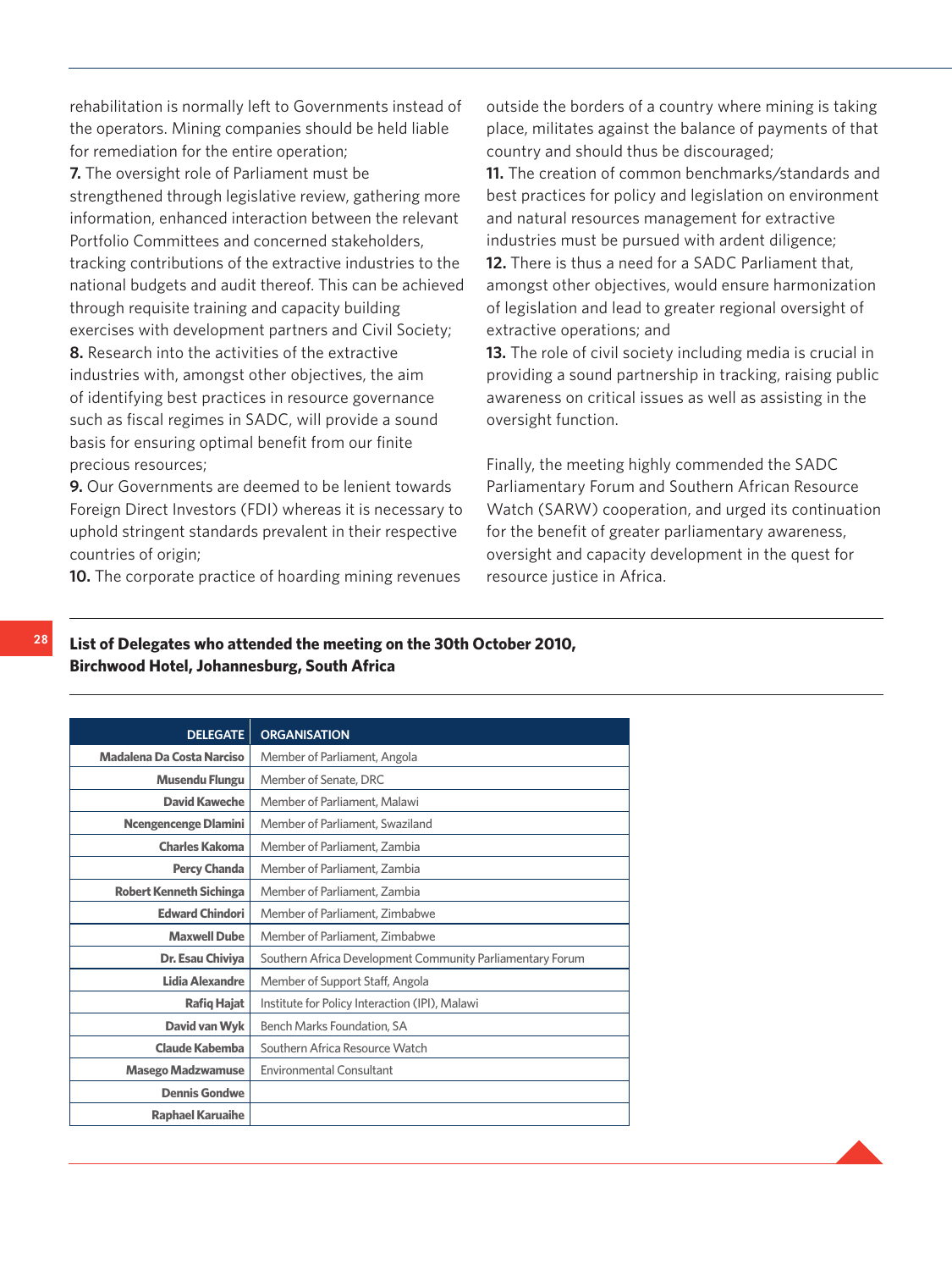# **ANNEX 2:**

**Delegates who attended the SADC Resource Barometer Meeting, Johannesburg, 30 April 2011**

| <b>DELEGATE</b>          | <b>ORGANISATION</b>                                       |
|--------------------------|-----------------------------------------------------------|
| Claude Kabemba           | Southern Africa Resource Watch                            |
| <b>Deprose Muchena</b>   | Open Society Initiative for Southern Africa               |
| <b>Masego Madzwamuse</b> | Open Society Initiative for Southern Africa               |
| <b>Albertina Delgado</b> | Open Society Initiative for Southern Africa               |
| Nixon Kariithi           | Consultant                                                |
| Paul Msoma               | Southern Africa Development Community Parliamentary Forum |
| Farai Maguwu             | Centre for Research and Development                       |
| <b>Hilma Mote</b>        | Labour Resource and Research Institute                    |
| <b>Rafiq Hajat</b>       | Institute for Policy Interaction                          |
| Jean Losango             | Consultant                                                |
| Jacinto Rocha            | Mineral Law and Management Consultant                     |
| David van Wyk            | <b>Bench Marks</b>                                        |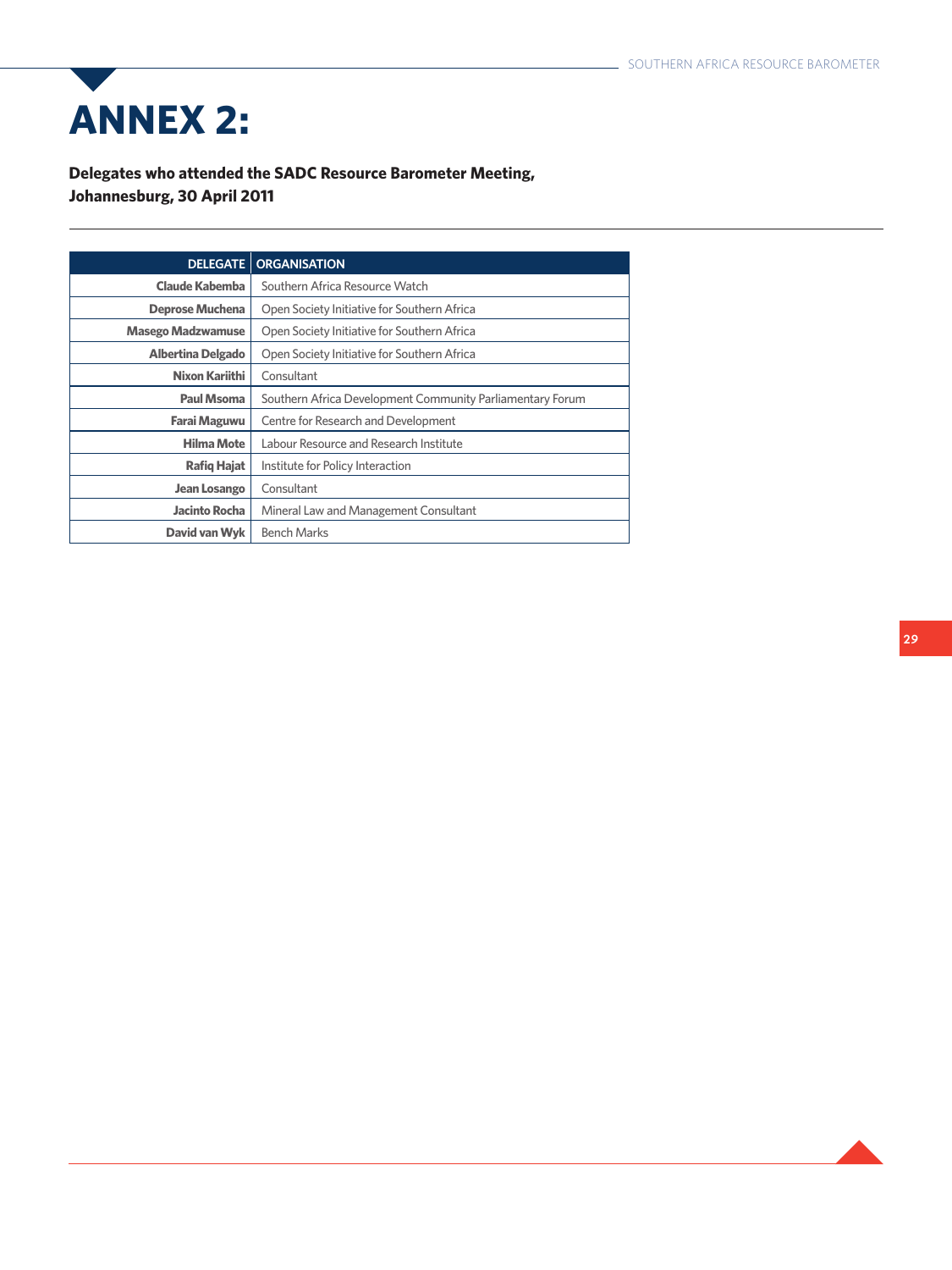

**Delegates who attended the Review of the Principles and Guidelines for Resource Management, Accountability and Monitoring in the SADC Region, Crowne Plaza Hotel, Johannesburg, South Africa, 12-13 Dec, 2012**

| <b>DELEGATE</b>               | <b>ORGANISATION</b>                                       |
|-------------------------------|-----------------------------------------------------------|
| Morgan Katati                 | Zambia Institute of Environmental Management              |
| Kabaso Bwalya                 | Zambia Council for Social Development                     |
| <b>Edward Lange</b>           | Southern Africa Resource Watch                            |
| <b>Claudia Manjate</b>        | World Wide Fund Mozambique                                |
| <b>Camilo Nhancale</b>        | Kuwuka Juventude Desenvolvimento e Advocacia Ambiental    |
| Lehlohonolo Chefa             | Melupe Consultancy                                        |
| Lucia Leboto                  | Catholic Commission for Justice and Peace                 |
| Mabusetsa Lenka               | <b>Transformation Resource Centre</b>                     |
| <b>Jean Pierre Muteba</b>     | Nouvelle Dynamique Syndicale (NDS), DRC                   |
| <b>Joelle Mukungu</b>         | OCEAN, DRC                                                |
| <b>Georges Mukuli</b>         | Southern Africa Resource Watch, DRC                       |
| <b>Mutuso Dhliwayo</b>        | Zimbabwe Environmental Law Association (ZELA), Zimbabwe   |
| Chiedza Matimba               | <b>Environment Africa</b>                                 |
| <b>Jennifer Mufune</b>        | Gender and Media in Southern Africa                       |
| <b>Dorcas Hove</b>            | Federation of African Media Women-SADC                    |
| Gertrude Mutsweni             | Congress of South African Trade Unions                    |
| <b>Hon Billy Mwaningange</b>  | Member of Parliament Namibia                              |
| <b>Aaron Slargwer</b>         | Parliamentary Clerk - Namibia                             |
| <b>Franck Fwamba</b>          | Journalist                                                |
| <b>Irene Wabiwa</b>           | Greenpeace                                                |
| <b>Jean Didier Losango</b>    | Corporate Social Responsibility specialist                |
| David van Wyk                 | <b>Bench Mark Foundation</b>                              |
| <b>Hassen Logat</b>           | <b>Bench Mark</b>                                         |
| <b>Professor Freek Cronje</b> | North West University                                     |
| <b>Mosa Mabuza</b>            | Anglo American                                            |
| <b>Charlotte Mosiane</b>      | Anglo American                                            |
| Mohamed Habibu Juma Mnyaa     | Member of Parliament Tanzania                             |
| Situmbeko Musokotwane         | Member of Parliament Zambia                               |
| <b>Sisonke Msimang</b>        | Open Society Initiative for Southern Africa               |
| <b>Abram Kesupile</b>         | Member of Parliament Botswana                             |
| <b>Tiego Mpho</b>             | <b>Tlhare Segolo</b>                                      |
| <b>Emmanuel Umpula</b>        | L'Action Contre l'Impunité pour les droits Humains        |
| <b>Paul Msoma</b>             | Southern Africa Development Community Parliamentary Forum |
| <b>Chisomo Phiri</b>          | Catholic Diocese of Ndola                                 |
| <b>Claude Kabemba</b>         | Southern Africa Resource Watch                            |
| <b>Brown Motsau</b>           | Gold and Uranium Belt Impact Censoring Organisation       |
| <b>Barry Nkomo</b>            | <b>Environmental Consultant</b>                           |
| <b>Janet Munakame</b>         | Africa Diaspora Worker's Network                          |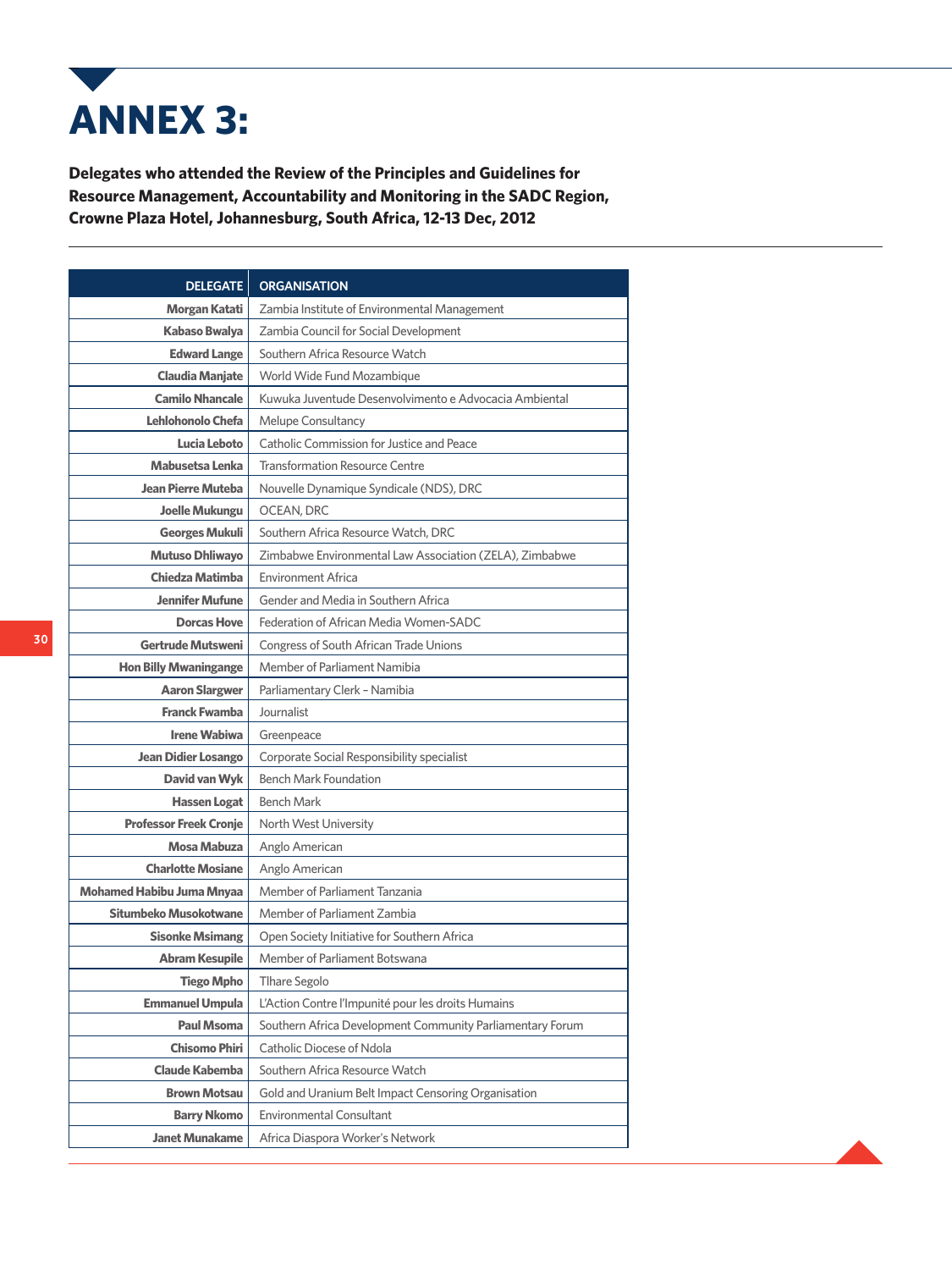## **ANNEX 4:**

**Delegates who attended the Consolidation of the Principles for Resource Governance and Monitoring in Southern Africa, Holiday Inn, Sandton, South Africa, 14-15 August 2012**

| <b>DELEGATE</b>                        | <b>ORGANISATION</b>                                             |
|----------------------------------------|-----------------------------------------------------------------|
| John Lungu                             | Lecture - Copperbelt University, Zambia                         |
| Tenadai Makanza                        | Alternatives to neo-liberalism in Southern Africa (ANSA)        |
| <b>Wilfred Lombe</b>                   | United Nations Economic Commission for Africa (ECA)             |
| <b>Reinford Mwangonde</b>              | Citizens for Justice, Malawi                                    |
| <b>Paul Msoma</b>                      | Southern Africa Development Community Parliamentary Forum       |
| <b>Theresa Moyo</b>                    | Lecture University of Limpopo                                   |
| Rongai Chizema                         | Southern African Parliamentary Support Trust, Zimbabwe          |
| <b>Jennifer Clare Mohamed-Katerere</b> | International Union for Conservation of Nature                  |
| <b>Timothy Michael Healy</b>           | International Union for Conservation of Nature                  |
| <b>Unaro Mungendje</b>                 | Southern Africa Development Community Parliamentary Forum       |
| Jean Losango                           | Independent Consultant                                          |
| Deprose Muchena                        | Open Society Initiative for Southern Africa (OSISA)             |
| <b>Masego Madzwamuse</b>               | Open Society Initiative for Southern Africa (OSISA)             |
| Claude Kabemba                         | Southern Africa Resource Watch                                  |
| <b>Moratuoa Thoke</b>                  | Southern Africa Resource Watch                                  |
| <b>Anne Meyher</b>                     | International Alliance on Natural Resources in Africa (IANDRA), |
| <b>Cecilia Njenga</b>                  | United Nations Environment Programme                            |
| <b>Stephanie Brockerhoff</b>           | Studies in Poverty and Inequality Institute                     |
| <b>Isobel Frye</b>                     | Studies in Poverty and Inequality Institute                     |
| <b>Hon. Abram Kesupile</b>             | Member of Parliament Botswana                                   |
| Hon. Mohamend Habib Juma Mnyaa         | Member of Parliament Tanzania                                   |
| <b>Hon. Dube Maxwell</b>               | Member of Parliament Zimbabwe                                   |
| <b>Hon. Mwaningange Billy</b>          | Member of Parliament Namibia                                    |
| <b>Hon. Robert Magongo</b>             | Member of Parliament Swaziland                                  |
| Hon. Vitus Gomamtunda Dzoole Mwale     | Member of Parliament Malawi                                     |
| <b>Hon Frederick Gona</b>              | Member of Parliament South Africa                               |
| Dr Situmbeko Musokotwane               | Member of Parliament, Zambia                                    |
| David van Wyk                          | <b>Bench Mark Foundation</b>                                    |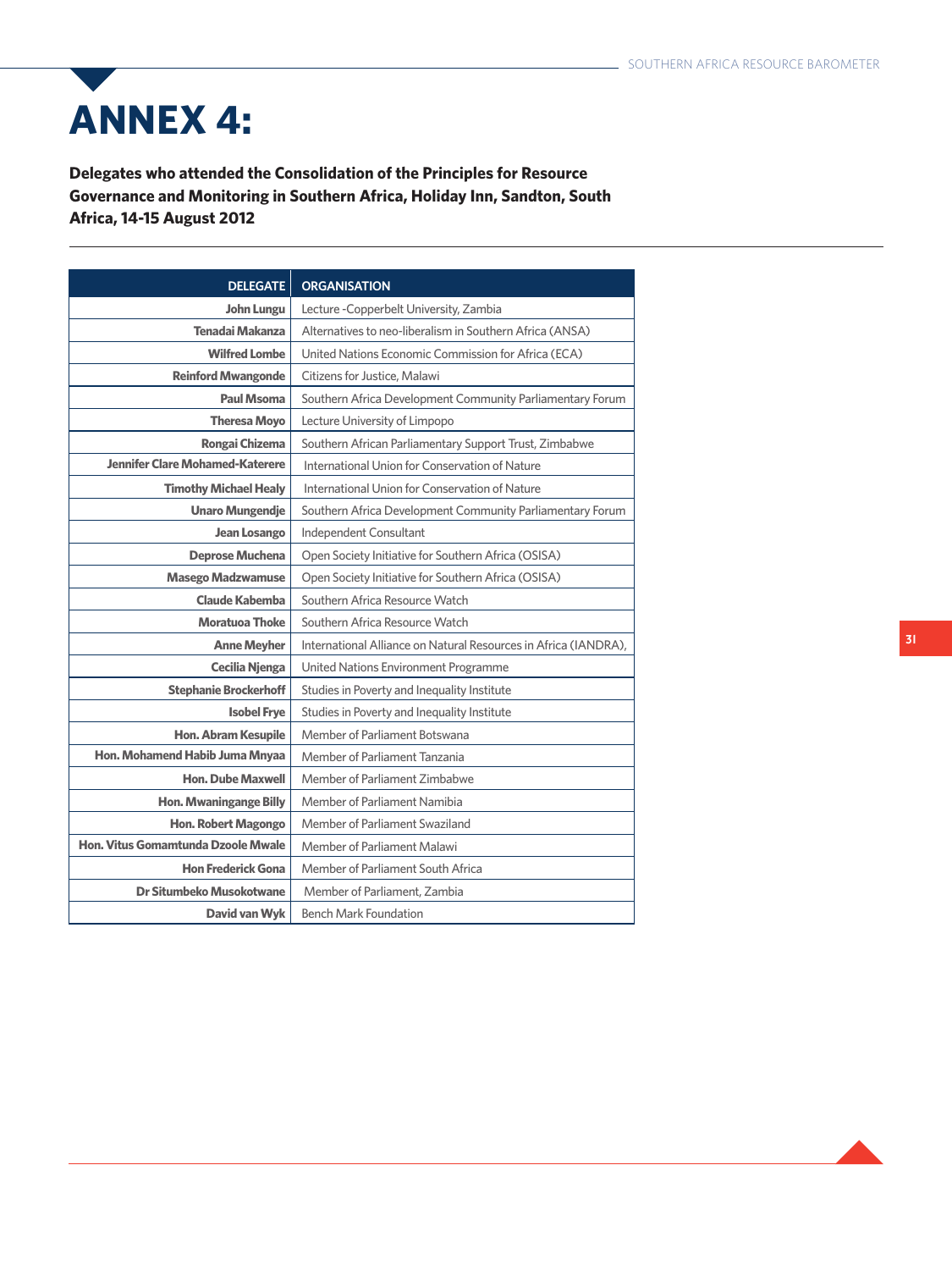# **ENDNOTES**

- **1** The cumulated profits of the three main extractives corporations (Rio Tinto, BHP Billiton, Anglo American) increased from US\$4.3 billion in 2002 to US\$26.9 billion in 2006.
- **2** Permanent Sovereignty over natural resources, G. A. Res.1803 (XVII),art.1,17UN.GAOR Supp. (No.17) at 15,U.N.Doc.A/5217(1962)
- **3** Ibid
- **4** International Covenant on Economic, Social and Cultural Rights, adopted and opened for signature, General Assembly Res.2200A (XXI), 16 December 1966, entry into force 3 January 1976
- **5** By governance, we mean the interactions among structures, processes and traditions that determine how power and responsibilities are exercised, how decision are taken and executed and how citizens or stakeholders have their say.
- **6** The laws must ensure that there are harsh punishments for companies and individuals who decide to be on the wrong side of the law. Companies that are granted mining licences should meet all requirements, especially legal, safety and environmental standards.
- **7** Under common law (and most SADC countries are common law countries), only persons who have a direct interest in a matter can institute litigation on it. This is premised on the view that the public or other bodies should not be allowed to champion the cause of others through the judicial process, locus standi.
- **8** Sometimes the rights of the affected communities are violated by the state or by giant multinational companies where matters often become too technical or expensive for ordinary citizens to handle.
- **9** This happens in Ghana and Sierra Leone, where they are made public.
- **10** Some Key Features: Retention of public servants is a critical issue in building institutional capacities. Several suggestions (see above) can be made to ensure that qualified staff remain in their posts. Financing of such reinforcement must come from public budget to ensure transparency and independence of the Administration. Financing principles can be devised so as to ensure that sufficient amount of funds are allocated to allow smooth running of the Administration and financing of needed investment. Performance evaluation systems can be set up linking budget available for the reinforcement schemes to mineral commodities revenues collected (in percentage of total export, percentage of GDP, of countries revenues etc.). This will require continuous reinforcement of the capacity of public administrators to ensure an effective administration of the extractive industries, in particular revenue management and enforcement of mining policies, laws and regulations. The availability of domestic capacity and expertise will determine whether a country can overcome many of the other challenges involved in resource management.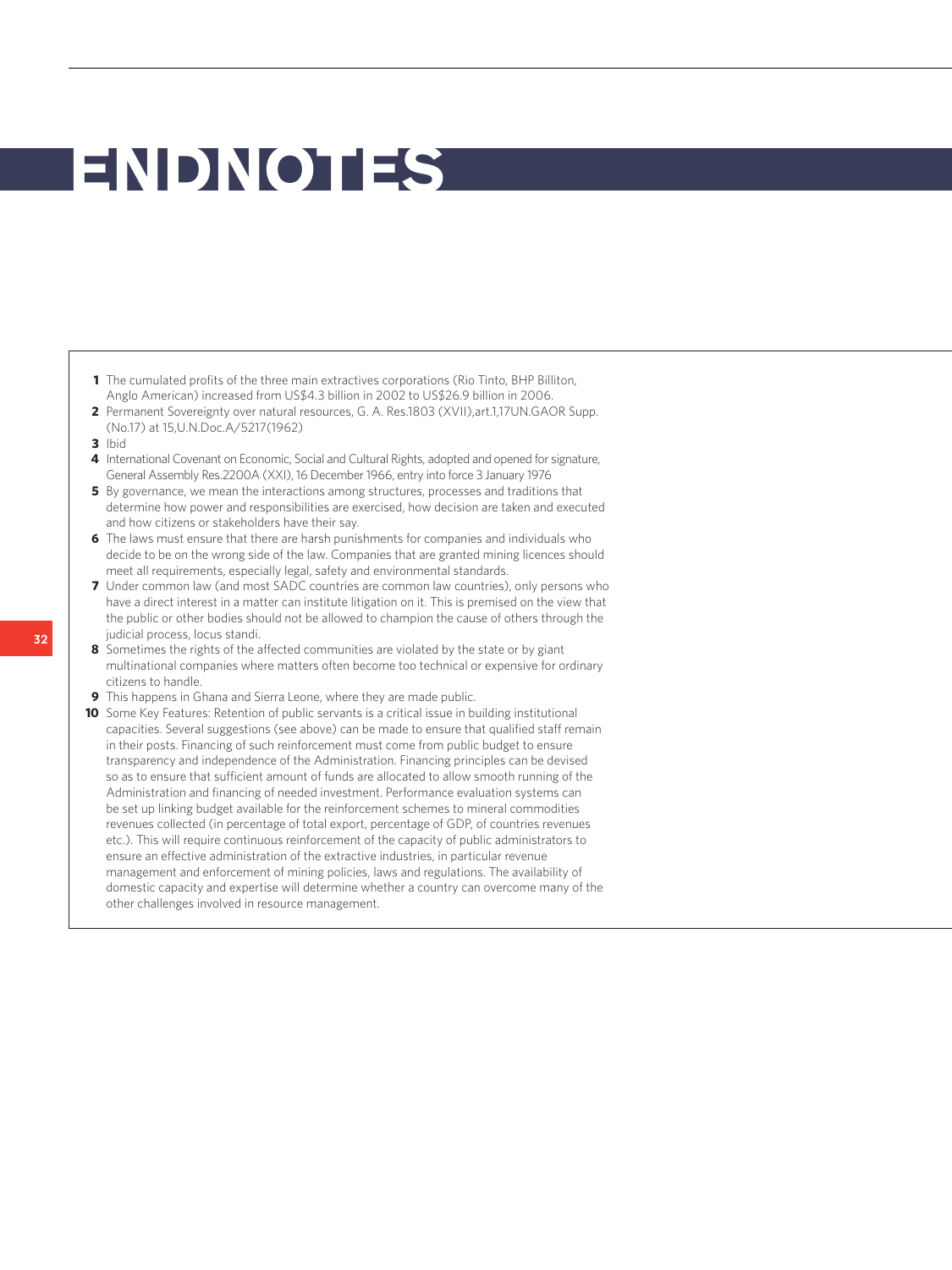- **11** The OECD Guidelines provide a set of principles for multinational companies on social and environmental performance, and adherence to host countries' laws and tax regulations, and anti bribery measures.
- **12** Where practical, auctions are generally the preferred mode, both on grounds of transparency and securing maximum value.
- 13 Governments must be held accountable for all contracts they enter into. The need for scrutiny is even more pressing when the contracts concern non-renewable resources.
- **14** In most countries around the world, sub-soil resources such as minerals, oil, and gas are the property of the nation, not of the individual property owner of the surface rights.
- **15** For instance, the Mozambican government argues that if citizens want to know about the contracts signed between the government and companies, they should consult the model contract. But is the model contract used for all kinds of resources?
- **16** Well designed regulations or contractual terms must specifically identify the nature of these impacts, how to avoid or mitigate them, and how to compensate those affected.
- **17** The Declaration covers four fundamental principles and rights at work: Freedom of association and the effective recognition of the right to collective bargaining; Elimination of all forms of forced or compulsory labour; Effective abolition of child labour; and Elimination of discrimination in respect of employment and occupation.
- **18** It was launched in 1999 by UN Secretary General Kofi Annan. It is based on 10 broad principles which cover four key areas: human rights, labour, environment, and anti-corruption.
- **19** Awareness and Preparedness for Emergencies at Local Level (APELL) could be used. APELL is a process which helps people prevent, prepare and respond appropriately to accidents and emergencies. APELL was developed by the United Nations Environment Programme (UNEP) in partnership with industry associations, communities and governments following some major industrial accidents that had serious impacts on health and the environment.
- **20** This will help to avoid important accountability information being declared confidential when it could inform the public about mismanagement of resources.
- 21 The EITI aims to promote transparency as well as social and economic benefits from oil, gas and mineral extraction.
- **22** Typical social risks include conflict over land use and ownership, effects on historic remains or culturally valued landscape elements, obstruction or changes in the local community's use of natural resources through physical impairment of the land (such as subsidence) or through contamination of soil, air or water resource. Extractive companies must collaborate with interested and affected communities and individuals.